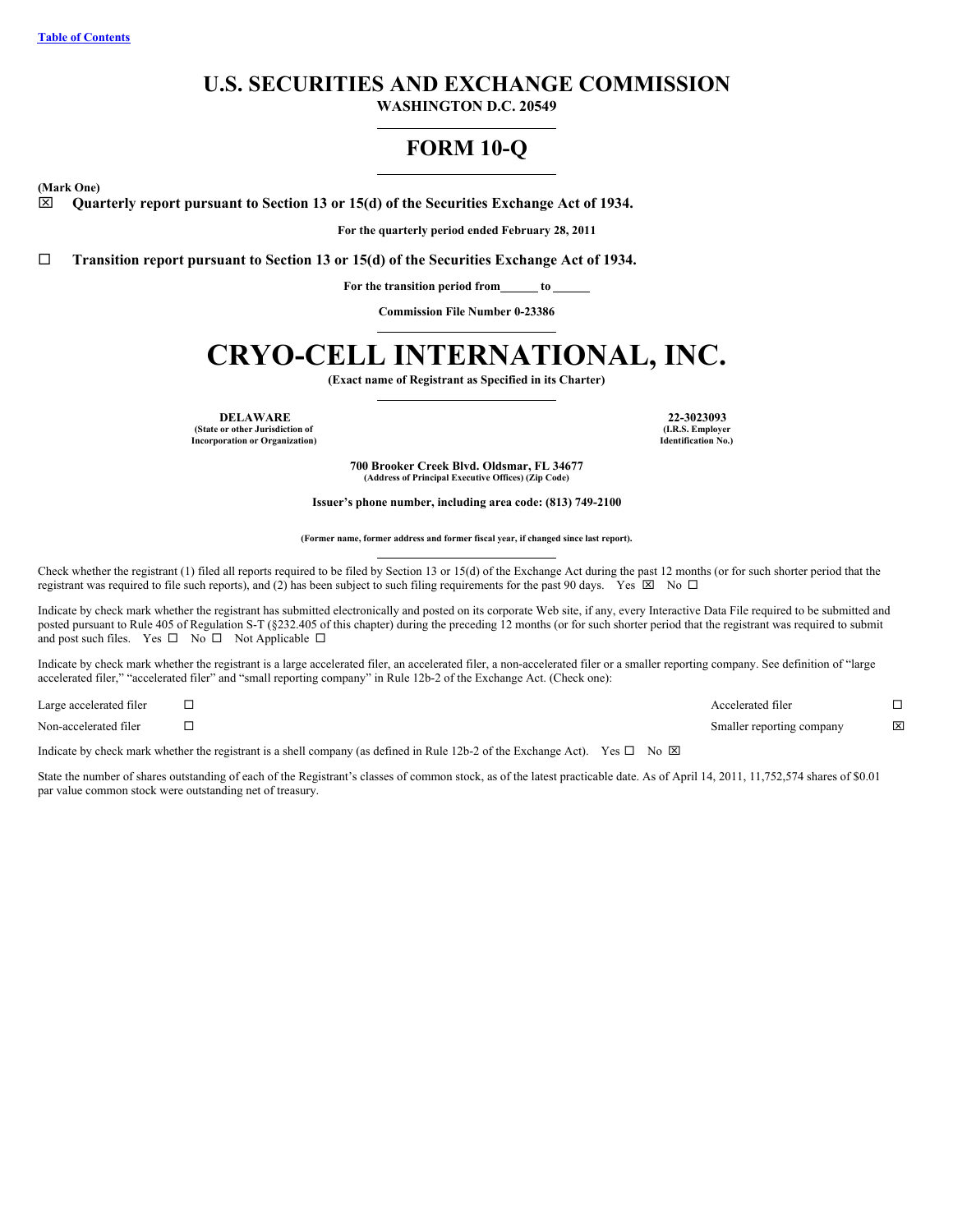# <span id="page-1-0"></span>**TABLE OF CONTENTS**

# **PART I - FINANCIAL INFORMATION (UNAUDITED) Item 1. Financial Statements** [Consolidated](#page-2-0) Balance Sheets 3 [Consolidated](#page-3-0) Statements of Income 4 [Consolidated](#page-4-0) Statements of Cash Flows 5 Notes to [Consolidated](#page-5-0) Financial Statements 6 **Item 2. [Management's](#page-18-0) Discussion and Analysis of Financial Condition and Results of Operations** 19 **Item 3. [Quantitative](#page-28-0) and Qualitative Disclosures about Market Risk** 29 **Item 4. Controls and [Procedures](#page-0-0)** 29 **PART II - OTHER INFORMATION Item 1. Legal [Proceedings](#page-29-0)** 30 **Item 1A. Risk [Factors](#page-30-0)** 31 **Item 2. [Unregistered](#page-30-1) Sales of Equity Securities and Use of Proceeds** 31 **Item 3. Defaults Upon Senior [Securities](#page-0-0)** 31 **Item 4. [Reserved](#page-30-2)** 31 **Item 5. Other [Information](#page-30-3)** 31 **Item 6. [Exhibits](#page-31-0)** 32 **[SIGNATURES](#page-32-0)** 33

2

**PAGE**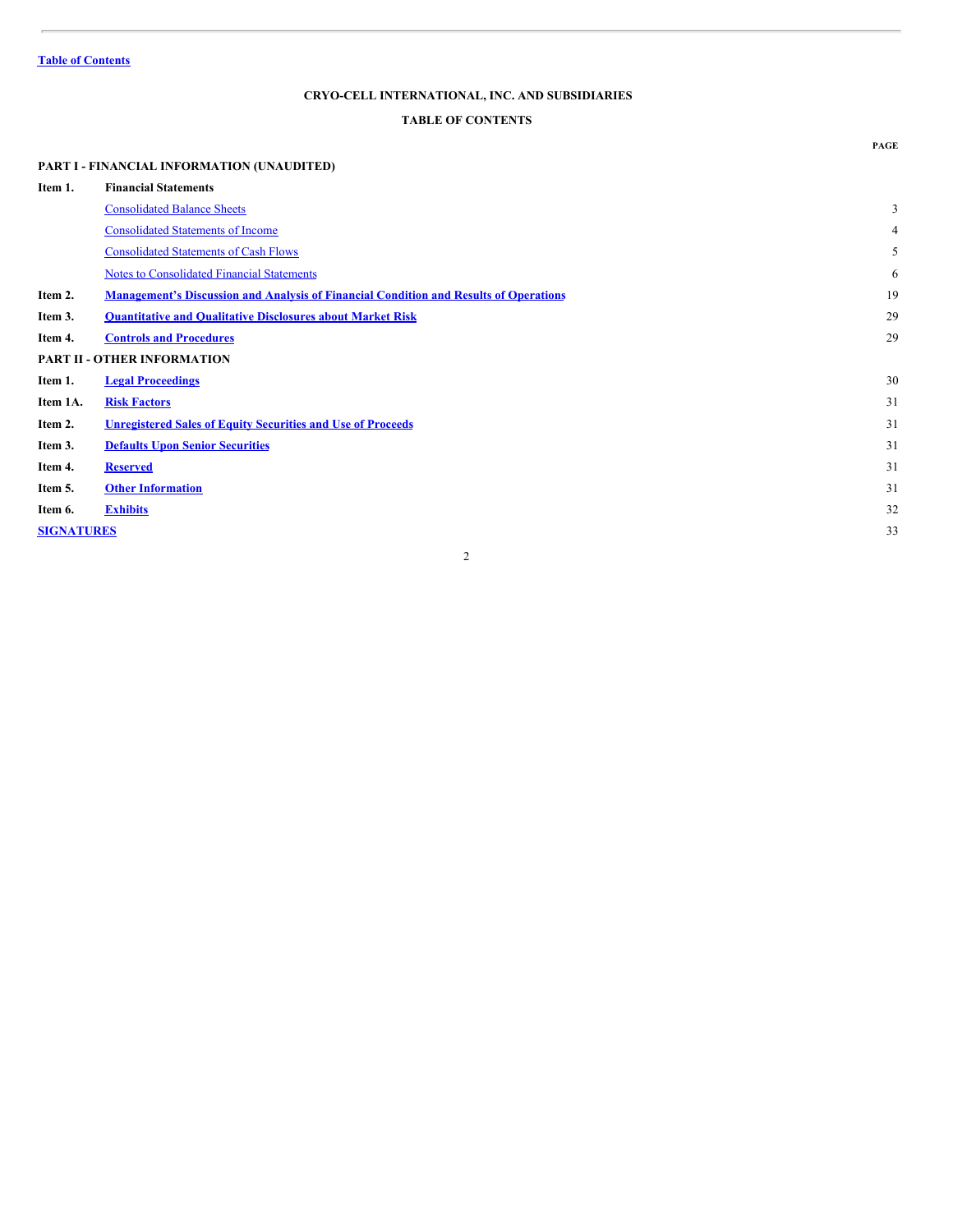<span id="page-2-0"></span>CONSOLIDATED BALANCE SHEETS

|                                                                                                                           | February 28,<br>2011    | November 30,<br>2010 |
|---------------------------------------------------------------------------------------------------------------------------|-------------------------|----------------------|
|                                                                                                                           | (unaudited)             | (as adjusted) (1)    |
| <b>ASSETS</b>                                                                                                             |                         |                      |
|                                                                                                                           |                         |                      |
| <b>Current Assets</b>                                                                                                     |                         | \$ 8.369,537         |
| Cash and cash equivalents<br>Restricted cash                                                                              | \$ 8,377,759<br>200,000 | 200,000              |
| Marketable securities and other investments                                                                               | 1,112,000               | 1,132,000            |
| Accounts receivable and advances (net of allowance for doubtful accounts of \$888,893 and \$783,354, respectively)        | 2,624,491               | 2,356,279            |
| Deferred tax assets                                                                                                       | 173,241                 | 173,241              |
| Prepaid expenses and other current assets                                                                                 | 854,137                 | 647,510              |
| Total current assets                                                                                                      |                         | 12,878,567           |
|                                                                                                                           | 13,341,628              |                      |
| <b>Property and Equipment-net</b>                                                                                         | 2,334,413               | 2,222,168            |
| <b>Other Assets</b>                                                                                                       |                         |                      |
| Marketable securities and other investments                                                                               | 6,404                   | 6,404                |
| Investment in Saneron CCEL Therapeutics, Inc.                                                                             | 684,000                 | 684,000              |
| Deposits and other assets, net                                                                                            | 759,240                 | 756,280              |
| Deferred tax assets, less current portion                                                                                 | 1,615,000               | 1,615,000            |
| Total other assets                                                                                                        | 3,064,644               | 3,061,684            |
| <b>Total assets</b>                                                                                                       | \$18,740,685            | \$18,162,419         |
|                                                                                                                           |                         |                      |
| <b>LIABILITIES AND STOCKHOLDERS' DEFICIT</b>                                                                              |                         |                      |
| <b>Current Liabilities</b>                                                                                                |                         |                      |
| Accounts payable                                                                                                          | \$1,329,577             | 1.053.186            |
| Accrued expenses                                                                                                          | 1,757,475               | 1,621,221            |
| Deferred revenue (1)                                                                                                      | 5,337,766               | 5,472,332            |
| Total current liabilities                                                                                                 | 8,424,818               | 8,146,739            |
|                                                                                                                           |                         |                      |
| <b>Other Liabilities</b>                                                                                                  |                         |                      |
| Deferred revenue, net of current portion (1)                                                                              | 7.019.605               | 7,015,118            |
| Deferred tax liabilities                                                                                                  |                         |                      |
| Long-term liability-revenue sharing agreements                                                                            | 3,750,000               | 3,750,000            |
| Deferred consulting obligation                                                                                            | 158,153                 | 183,055              |
| Total other liabilities                                                                                                   | 10,927,758              | 10,948,173           |
| Commitments and Contingencies                                                                                             |                         |                      |
|                                                                                                                           |                         |                      |
| <b>Stockholders' Deficit</b>                                                                                              |                         |                      |
| Preferred stock (\$.01 par value, 500,000 authorized and none issued)                                                     |                         |                      |
| Common stock (\$.01 par value, 20,000,000 authorized; 11,752,574 as of February 28, 2011 and November 30, 2010 issued and |                         |                      |
| outstanding)                                                                                                              | 117,526                 | 117,526              |
| Additional paid-in capital                                                                                                | 24,895,774              | 24,808,591           |
| Accumulated deficit (1)                                                                                                   | (25,046,601)            | (25,280,020)         |
| Treasury stock, at cost                                                                                                   | (484, 535)              | (484, 535)           |
| Accumulated other comprehensive loss                                                                                      | (94, 055)               | (94, 055)            |
| Total stockholders' deficit                                                                                               | (611, 891)              | (932, 493)           |
| Total liabilities and stockholders' deficit                                                                               | \$18,740,685            | \$18,162,419         |
|                                                                                                                           |                         |                      |

(1) See Note 8, Retrospective Adoption of New Accounting Principle

The accompanying notes are an integral part of these consolidated financial statements.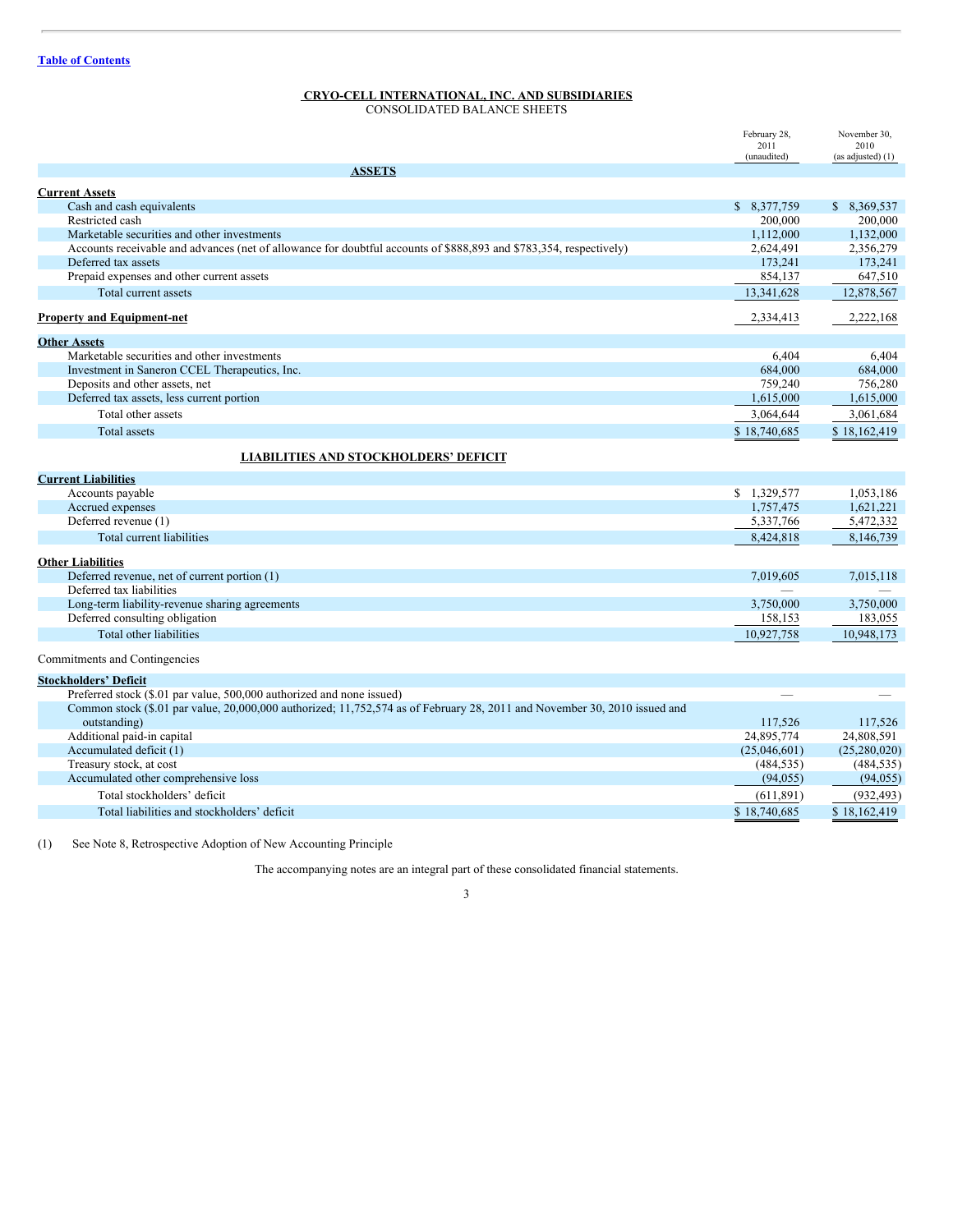<span id="page-3-0"></span>CONSOLIDATED STATEMENTS OF INCOME (Unaudited)

|                                                                        |                      | For the Three Months Ended                |
|------------------------------------------------------------------------|----------------------|-------------------------------------------|
|                                                                        | February 28,<br>2011 | February 28,<br>2010<br>(as adjusted) (1) |
| <b>Revenue:</b>                                                        |                      |                                           |
| Processing and storage fees (1)                                        | \$4,149,785          | \$ 3,841,090                              |
| Licensee income                                                        | 323,020              | 447,142                                   |
| Total revenue (1)                                                      | 4,472,805            | 4,288,232                                 |
| <b>Costs and Expenses:</b>                                             |                      |                                           |
| Cost of sales                                                          | 1,161,520            | 1,092,668                                 |
| Marketing, general and administrative expenses                         | 2,518,085            | 2,320,944                                 |
| Research, development and related engineering                          | 35,622               | 52,083                                    |
| Depreciation and amortization                                          | 71,826               | 73,739                                    |
| Total costs and expenses                                               | 3,787,053            | 3,539,434                                 |
| <b>Operating Income (1)</b>                                            | 685,752              | 748,798                                   |
| <b>Other Income (Expense):</b>                                         |                      |                                           |
| Interest income                                                        | 6,632                | 6,091                                     |
| Interest expense                                                       | (392, 014)           | (334, 121)                                |
| Total other expense                                                    | (385, 382)           | (328,030)                                 |
| Income before equity in losses of affiliate and income tax expense (1) | 300,370              | 420,768                                   |
| Equity in losses of affiliate                                          | (28,090)             | (16,941)                                  |
| Income before income tax expense (1)                                   | 272,280              | 403,827                                   |
| Income tax expense                                                     | (38, 861)            | (33,222)                                  |
| Net Income (1)                                                         | \$<br>233,419        | \$<br>370,605                             |
| Net income per common share - basic                                    | 0.02                 | 0.03                                      |
| Weighted average common shares outstanding - basic                     | 11,752,574           | 11,752,574                                |
| Net income per common share - diluted                                  | 0.02                 | 0.03                                      |
| Weighted average common shares outstanding - diluted                   | 11,958,463           | 11,826,592                                |

(1) See Note 8, Retrospective Adoption of New Accounting Principle

The accompanying notes are an integral part of these consolidated financial statements.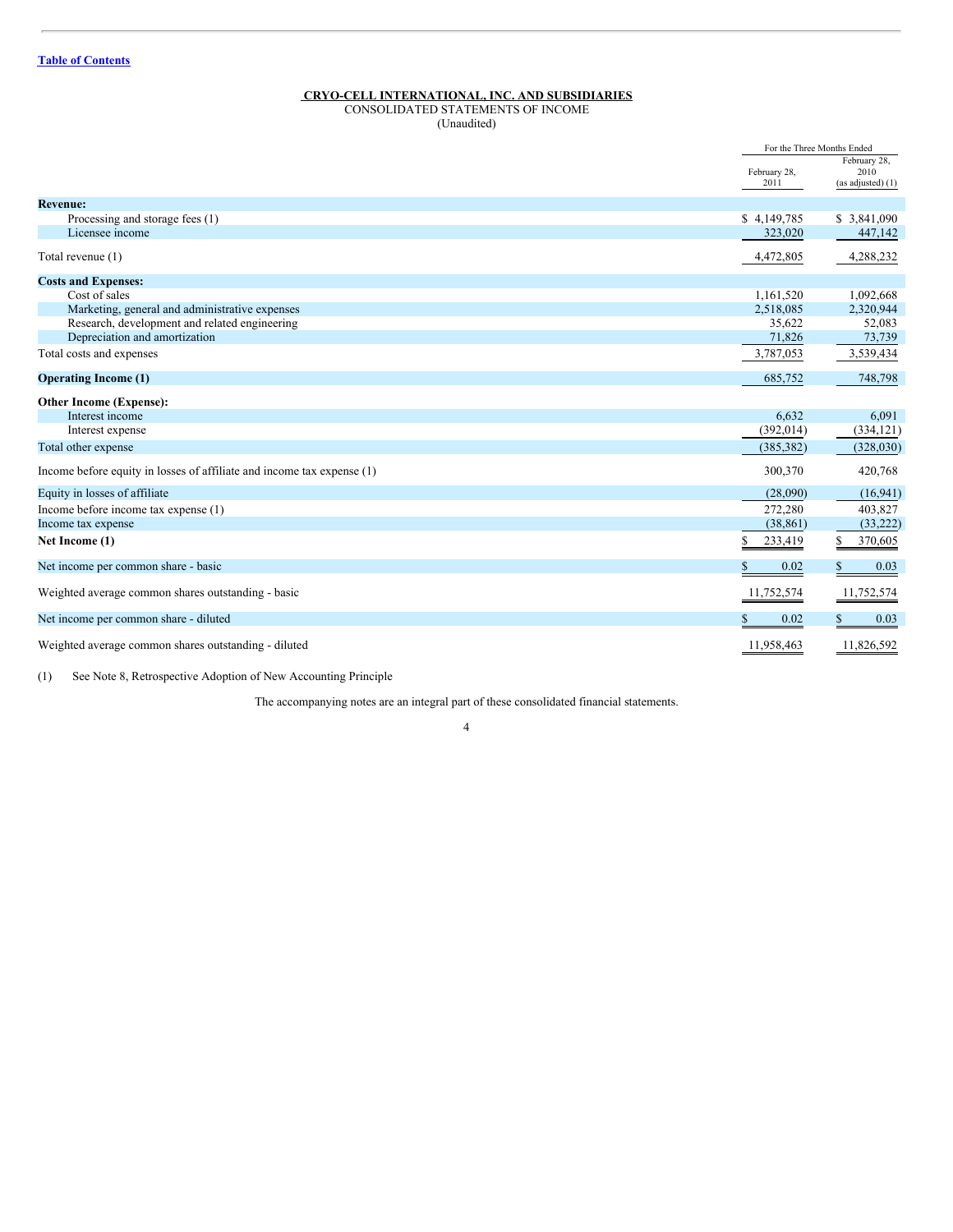<span id="page-4-0"></span>CONSOLIDATED STATEMENTS OF CASH FLOWS (Unaudited)

|                                                                                             |                      | For the Three Months Ended |
|---------------------------------------------------------------------------------------------|----------------------|----------------------------|
|                                                                                             |                      | February 28.               |
|                                                                                             | February 28,<br>2011 | 2010<br>(as adjusted) (1)  |
| <b>Cash Flows from Operating Activities:</b>                                                |                      |                            |
| Net income (1)                                                                              | \$233,419            | 370,605<br>\$              |
| Adjustments to reconcile net income to net cash provided by (used in) operating activities: |                      |                            |
| Depreciation and amortization expense                                                       | 126.124              | 145,647                    |
| Loss on sale of property and equipment                                                      | 1,214                |                            |
| Compensatory element of stock options                                                       | 59,093               | 28,159                     |
| Provision for doubtful accounts                                                             | 37,287               | (19,797)                   |
| Equity in losses of affiliate                                                               | 28,090               | 16,941                     |
| Deferred income tax benefit                                                                 |                      |                            |
| Changes in assets and liabilities:                                                          |                      |                            |
| Accounts receivable and advances                                                            | (305, 499)           | 18,772                     |
| Prepaid expenses and other current assets                                                   | (206, 627)           | (94, 758)                  |
| Deposits and other assets                                                                   | 6,993                | (100,000)                  |
| Accounts payable                                                                            | 276.391              | 110,160                    |
| Accrued expenses                                                                            | 136,254              | (377, 847)                 |
| Deferred consulting obligation                                                              | (24,902)             | (23, 222)                  |
| Deferred revenue (1)                                                                        | (130,079)            | (136, 723)                 |
| Net cash provided by (used in) operating activities                                         | 237,758              | (62,063)                   |
| Cash flows from investing activities:                                                       |                      |                            |
| Purchases of property and equipment                                                         | (229, 602)           | (28, 560)                  |
| Purchases of marketable securities and other investments                                    |                      | (190,000)                  |
| Proceeds from sale of marketable securities and other investments                           | 20,000               | 10.000                     |
| Investments in patents and trademarks                                                       | (19,934)             | (13,983)                   |
| Net cash used in investing activities                                                       | (229, 536)           | (222, 543)                 |
| Increase (decrease) in cash and cash equivalents                                            | 8.222                | (284, 606)                 |
| Cash and cash equivalents - beginning of year                                               |                      |                            |
|                                                                                             | 8,369,537            | 6,850,765                  |
| Cash and cash equivalents - end of period                                                   | \$8,377,759          | \$6,566,159                |

(1) See Note 8, Retrospective Adoption of New Accounting Principle

The accompanying notes are an integral part of these consolidated financial statements.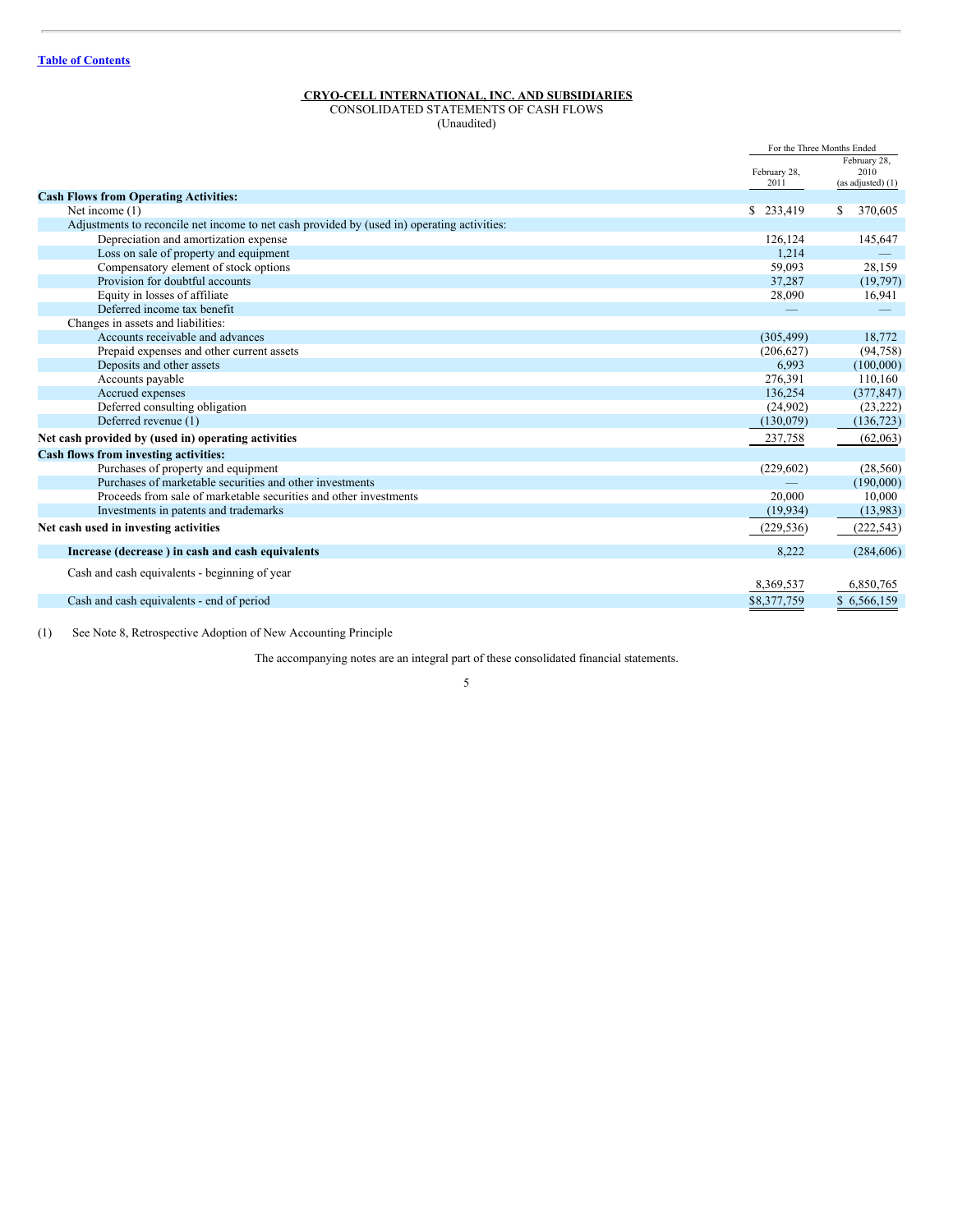# <span id="page-5-0"></span>**CRYO-CELL INTERNATIONAL, INC. AND SUBSIDIARIES NOTES TO CONSOLIDATED FINANCIAL STATEMENTS February 28, 2011 (Unaudited)**

#### **Note 1 – Basis of Presentation**

The unaudited consolidated financial statements including the Consolidated Balance Sheets as of February 28, 2011 and November 30, 2010, the related Consolidated Statements of Income and Cash Flows for the three months ended February 28, 2011 and February 28, 2010 have been prepared by Cryo-Cell International, Inc. and its subsidiaries ("the Company" or "Cryo-Cell") pursuant to the rules and regulations of the Securities and Exchange Commission for interim financial reporting. Certain financial information and note disclosures, which are normally included in annual financial statements prepared in accordance with accounting principles generally accepted in the United States of America, have been condensed or omitted pursuant to those rules and regulations. It is suggested that these consolidated financial statements be read in conjunction with the financial statements and notes thereto included in the Company's November 30, 2010 Annual Report on Form 10-K. In the opinion of management, all adjustments (which include only normal recurring adjustments) necessary to present fairly the financial position, results of operations, and changes in cash flows for all periods presented have been made. The results of operations for the three months ended February 28, 2011 are not necessarily indicative of the results expected for any interim period in the future or the entire year ending November 30, 2011.

#### **Retrospective Adoption of New Accounting Principle**

In October 2009, the Financial Accounting Standards Board ("FASB") issued an Accounting Standard Update ("ASU"), which addresses the accounting for multiple deliverable arrangements to enable vendors to account for products or services separately rather than as a combined unit and modified the manner in which the transaction consideration is allocated across the separately identified deliverables. The new accounting standard permits prospective or retrospective adoption, and the Company elected retrospective adoption during the first quarter of 2011.

Under the historical accounting principle, the Company would have used the residual method to allocate revenue between processing and storage since (a) each of the products has value to the customer on a standalone basis and (b) vendor-specific objective evidence of fair value ("VSOE") existed for the undelivered service, storage, and (c) there is no general right of return to consider. As a result, the Company was permitted to allocate the initial sales discounts given to clients upon processing a specimen entirely to the processing fee.

The new accounting principle requires the Company to establish a hierarchy to determine the selling price to be used for allocating revenue to deliverables as follows: (i) VSOE, (ii) third-party evidence of selling price ("TPE"), and (iii) best estimate of the selling price ("ESP"). VSOE generally exists only when the Company sells the deliverable separately and it is the price actually charged by the Company for that deliverable. The new accounting principle also requires that any discounts given to the customer be recognized by applying the relative selling price method whereby after the Company determines the selling price to be allocated to each deliverable (processing and storage), the sum of the prices of the deliverables is then compared to the arrangement consideration, and any difference is applied to the separate deliverables ratably.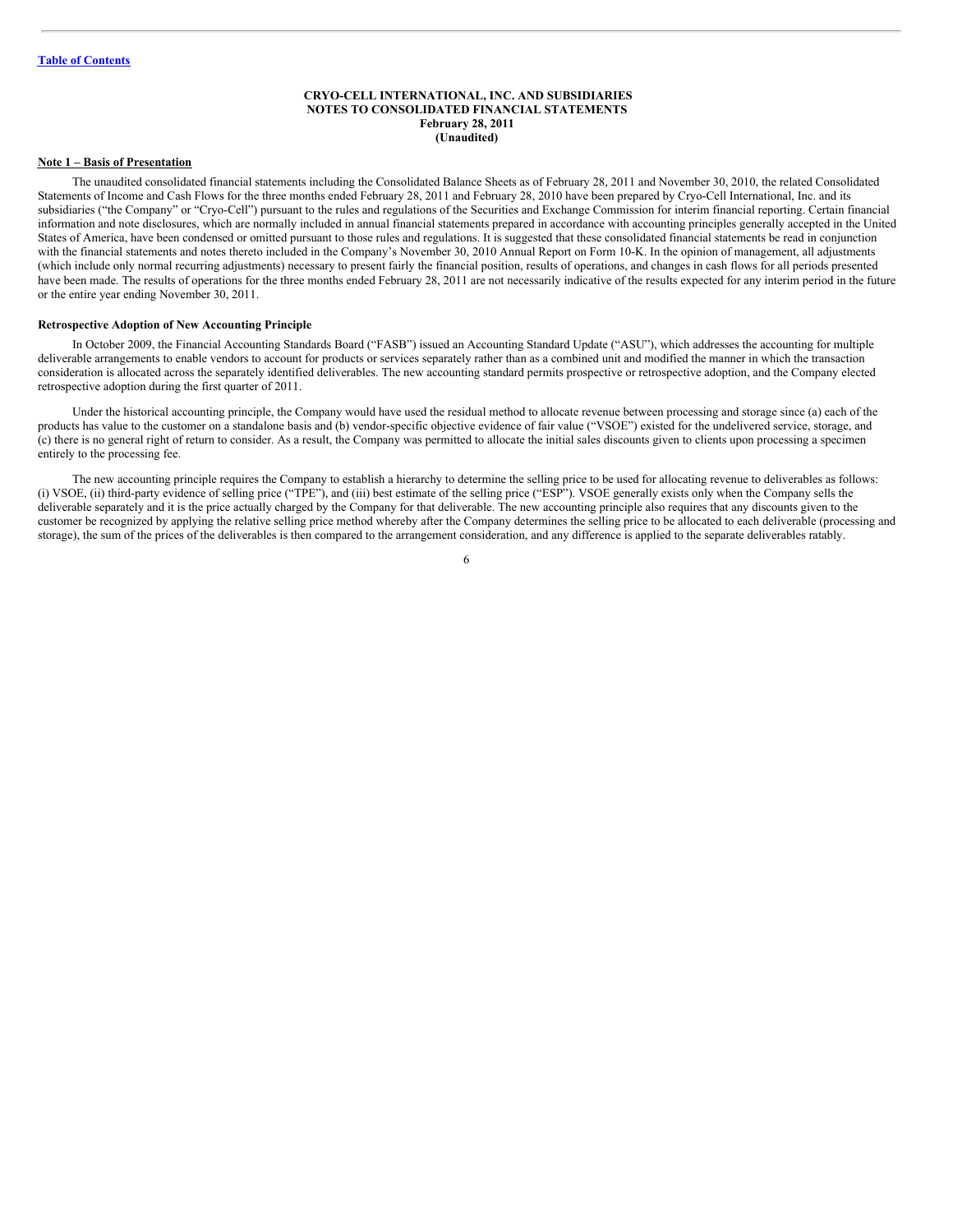The Company had the option of adopting the new accounting principle on a prospective or retrospective basis. Prospective adoption would have required the Company to apply the new accounting principle to revenue transactions beginning in fiscal year 2011 without reflecting the impact of the new accounting principle on revenue transactions from prior to December 1, 2010. The Company believes prospective adoption would have resulted in financial information that was not comparable between financial periods because of the significant amount of past discounts given; therefore, the Company elected retrospective adoption. Retrospective adoption required the Company to revise its previously issued financial statements as if the new accounting principle had always been applied. The Company believes retrospective adoption provides the most comparable and useful financial information for financial statement users, is more consistent with the information the Company's management uses to evaluate its business, and better reflects the underlying economic performance of the Company.

The 2010 financial statements and notes to the financial statements presented herein have been adjusted to reflect the retrospective adoption of the new accounting principle. Refer to Note 8, "Retrospective Adoption of New Accounting Principle" in this Form 10-Q for additional information on the impact of adoption.

#### **Revenue Recognition**

#### *Revenue Recognition for Arrangements with Multiple Deliverables*

For multi-element arrangements, the Company allocates revenue to all deliverables based on their relative selling prices. In such circumstances, the new accounting principles establish a hierarchy to determine the selling price to be used for allocating revenue to deliverables as follows: (i) vendor-specific objective evidence of fair value ("VSOE"), (ii) third-party evidence of selling price ("TPE"), and (iii) best estimate of the selling price ("ESP"). VSOE generally exists only when the Company sells the deliverable separately and it is the price actually charged by the Company for that deliverable.

The Company has identified two deliverables generally contained in the arrangements involving the sale of its U-Cord product. The first deliverable is the processing of a specimen. The second deliverable is either the annual storage of a specimen or the 21 year storage fee charged for a specimen. The Company has allocated revenue between these deliverables using the relative selling price method. The Company has VSOE for its annual storage fees as the Company renews storage fees annually with its customers on a standalone basis. Because the Company has neither VSOE nor TPE for the processing and 21 year storage deliverables, the allocation of revenue has been based on the Company's ESPs. Amounts allocated to processing a specimen are recognized at the time of sale. Amounts allocated to the storage of a specimen are recognized ratably over the contractual storage period. Any discounts given to the customer are recognized by applying the relative selling price method whereby after the Company determines the selling price to be allocated to each deliverable (processing and storage), the sum of the prices of the deliverables is then compared to the arrangement consideration, and any difference is applied to the separate deliverables ratably.

The Company's process for determining its ESP for deliverables without VSOE or TPE considers multiple factors that may vary depending upon the unique facts and circumstances related to each deliverable. Key factors considered by the Company in developing the ESPs for its processing and 21 year storage fee include the Company's historical pricing practices as well as expected profit margins.

The Company records revenue from processing and storage of specimens and pursuant to agreements with licensees. The Company recognizes revenue from processing fees upon completion of processing and recognizes storage fees ratably over the contractual storage period, as well as, other income from royalties paid by licensees related to long term storage contracts which the Company has under license agreements. Contracted storage periods can range from one to twenty-one years. Deferred revenue on the accompanying consolidated balance sheets includes the portion of the annual storage fee and the twenty-one year storage fee that is being recognized over the contractual storage period as well as royalties received from foreign licensees related to long-term storage contracts in which the Company has future obligations under the license agreement. The Company classifies deferred revenue as current if the Company expects to recognize the related revenue over the next 12 months. The Company also records revenue within processing and storage fees from shipping and handling billed to customers when earned. Shipping and handling costs that the Company incurs are expensed and included in cost of sales.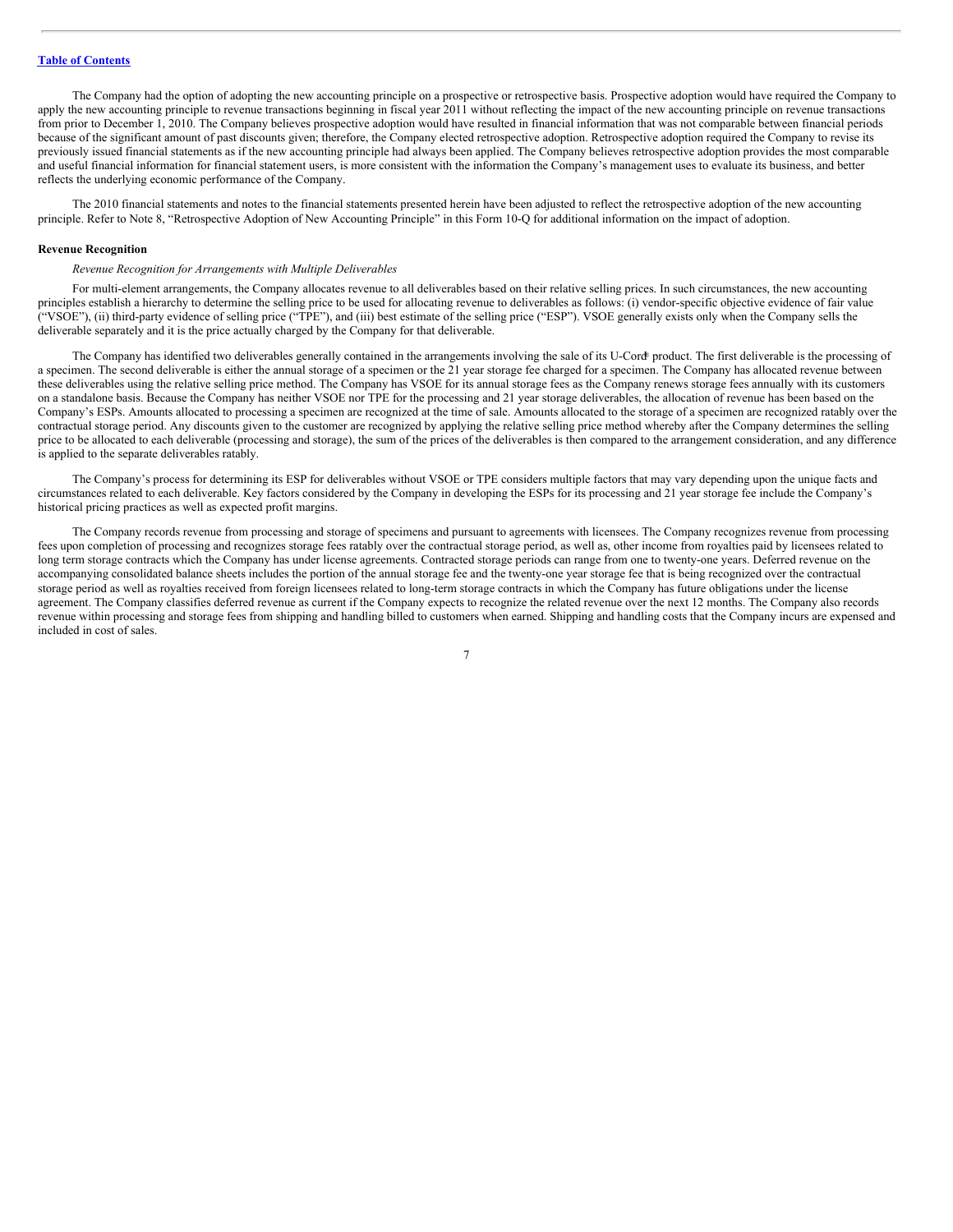The Company has not had a third party conduct a physical inventory count of all specimens stored; however, the Company from time to time will perform a physical inventory count of specimens stored to ensure that all records are accurate.

#### **Income Taxes**

Deferred income tax assets and liabilities are recognized for the estimated future tax consequences attributable to differences between financial statement carrying amounts of existing assets and liabilities and their respective tax bases. Deferred income tax assets and liabilities are measured using enacted tax rates expected to be recovered or settled. The Company has recorded a valuation allowance of \$7,018,000 and \$7,136,000 as of February 28, 2011 and November 30, 2010, respectively, as the Company does not believe it is "more likely than not" that the future income tax benefits will be realized. When the Company changes its determination as to the amount of deferred tax assets that can be realized, the valuation allowance is adjusted with a corresponding impact to income tax expense in the period in which such determination is made. The ultimate realization of the Company's deferred tax assets depends upon generating sufficient taxable income prior to the expiration of the tax attributes. In assessing the need for a valuation allowance, the Company projects future levels of taxable income. This assessment requires significant judgment. We examine the evidence related to the recent history of losses, the economic conditions in which we operate and our forecasts and projections to make that determination.

There was no U.S. income tax expense for the three months ended February 28, 2011 and February 28, 2010. The Company did not record U.S. income tax expense during the three months ended February 28, 2011 and February 28, 2010 due to the utilization of net operating losses and foreign tax credit carryforwards, which were not previously benefited in the Company's financial statements.

The Company records foreign income taxes withheld from installment payments of non-refundable up-front license fees and royalty income earned on the processing and storage of cord blood stem cell specimens in geographic areas where the Company has license agreements. The Company recognized approximately \$39,000 and \$33,000 for the three months ended February 28, 2011 and 2010, respectively, of foreign income tax expense. Foreign income tax expense is included in income tax expense in the accompanying consolidated statements of income.

The Company recognizes the financial statement benefit of a tax position only after determining that the relevant tax authority would more likely than not sustain the position following an audit. For tax positions meeting the more-likely-than-not threshold, the amount recognized in the financial statements is the largest benefit that has a greater than 50 percent likelihood of being realized upon ultimate settlement with the relevant tax authority. Increases or decreases to the unrecognized tax benefits could result from management's belief that a position can or cannot be sustained upon examination based on subsequent information or potential lapse of the applicable statute of limitation for certain tax positions.

The Company recognizes interest and penalties related to uncertain tax positions in income tax expense. As of February 28, 2011 and November 30, 2010, the Company had no provisions for interest or penalties related to uncertain tax positions. 8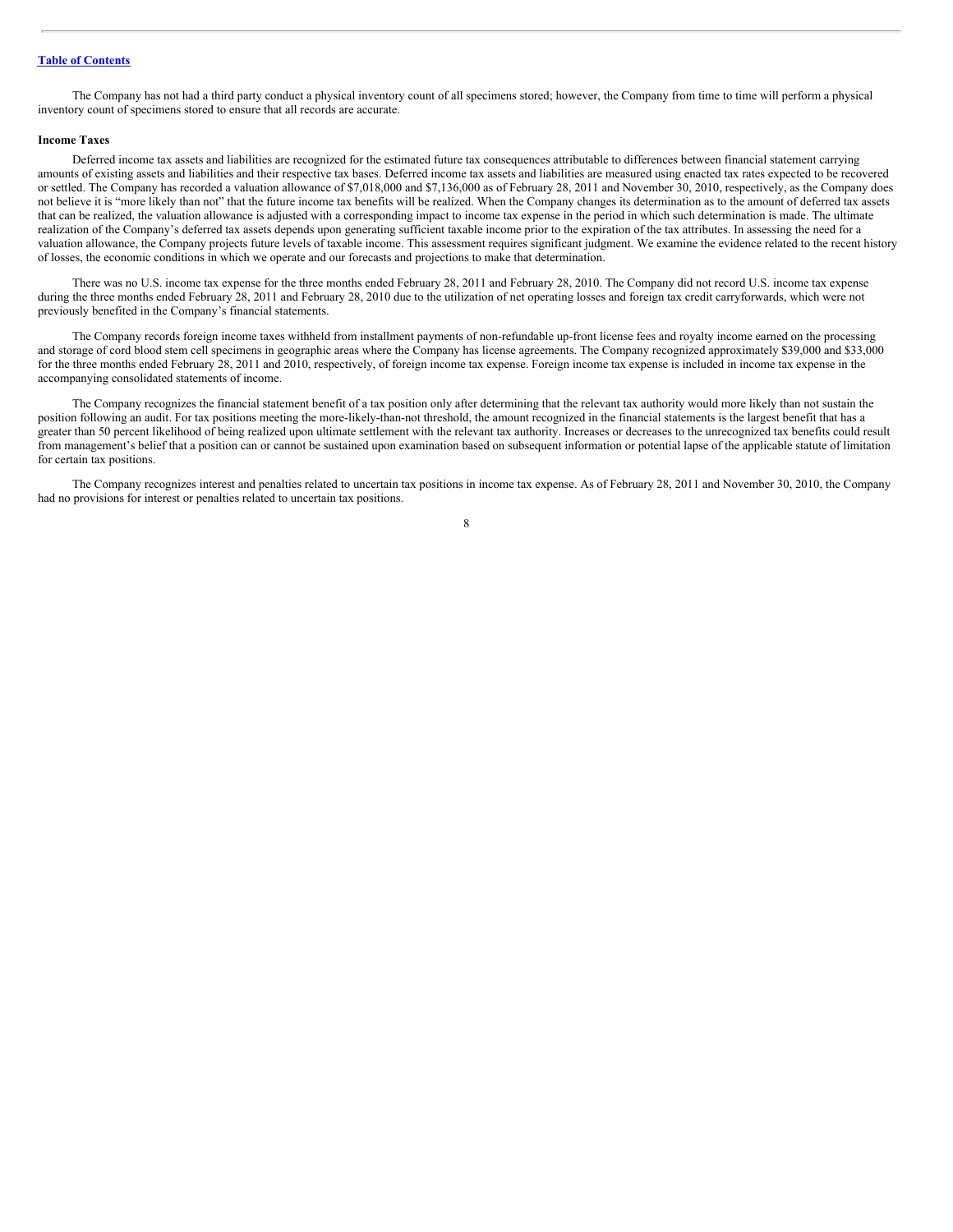#### **Stock Compensation**

As of February 28, 2011, the Company has two stock-based employee compensation plans, which are described in Note 4. The Company recognized approximately \$59,000 and \$28,000 for the three months ended February 28, 2011 and 2010, respectively of stock compensation expense.

The Company recognizes stock-based compensation based on the fair value of the related awards. The fair value of stock options is determined using the Black-Scholes valuation model. The Company estimates the fair value of all stock option awards as of the grant date by applying the Black-Scholes option pricing model. The use of this valuation model involves assumptions that are judgmental and highly sensitive in the determination of compensation expense and include the expected life of the option, stock price volatility, risk-free interest rate, dividend yield, exercise price, and forfeiture rate. Forfeitures are estimated at the time of valuation and reduce expense ratably over the vesting period.

The estimation of stock awards that will ultimately vest requires judgment and to the extent that actual results or updated estimates differ from current estimates, such amounts will be recorded as a cumulative adjustment in the period they become known. The Company considered many factors when estimating forfeitures, including the recipient groups and historical experience. Actual results and future changes in estimates may differ substantially from current estimates.

#### **Fair Value of Financial Instruments**

Management uses a fair value hierarchy, which gives the highest priority to quoted prices in active markets. The fair value of financial instruments is estimated based on market trading information, where available. Absent published market values for an instrument or other assets, management uses observable market data to arrive at its estimates of fair value. Management believes that the carrying amount of cash and cash equivalents, accounts receivable and advances, notes receivable, accounts payable, accrued expenses, deferred consulting obligation and its liability associated with long-term revenue sharing arrangements approximate fair value.

The Company uses an accounting standard that defines fair value as an exit price, representing the amount that would be received to sell an asset or paid to transfer a liability in an orderly transaction between market participants at the measurement date. As such, fair value is a market-based measurement that should be determined based on assumptions that market participants would use in pricing an asset or liability. As a basis for considering such assumptions, the standard establishes a three-level fair value hierarchy that prioritizes the inputs used to measure fair value. The three levels of inputs used to measure fair value are as follows:

- Level 1 Quoted prices in active markets for identical assets or liabilities.
- Level 2 Observable inputs other than quoted prices included in Level 1, such as quoted prices for similar assets and liabilities in active markets; quoted prices for identical or similar assets and liabilities in markets that are not active; or other inputs that are observable or can be corroborated by observable market data.
- Level 3 Unobservable inputs that are supported by little or no market activity and that are significant to the fair value of the assets or liabilities. This includes certain pricing models, discounted cash flow methodologies and similar techniques that use significant unobservable inputs.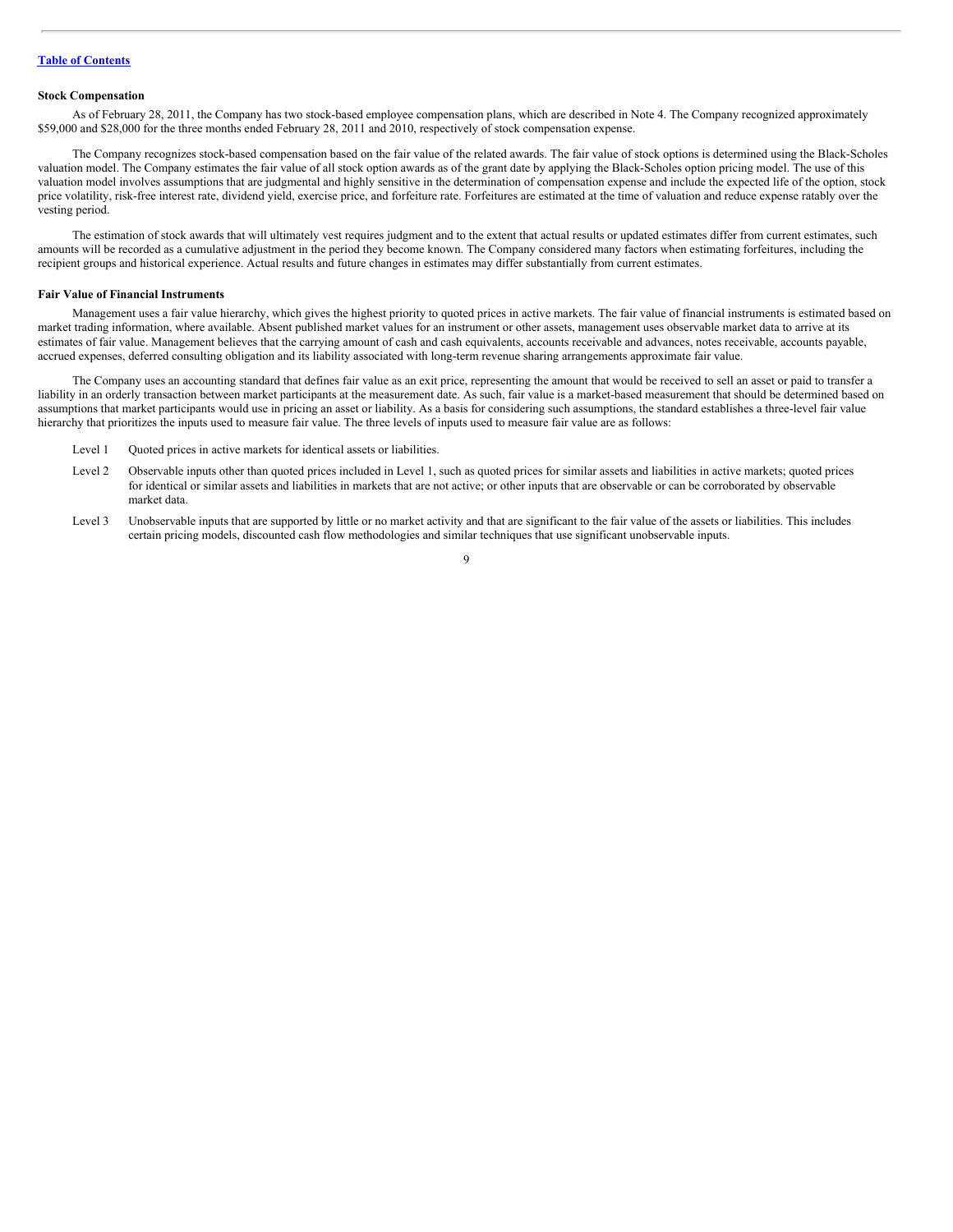The following table summarizes the financial assets and liabilities measured at fair value on a recurring basis as of February 28, 2011 and November 30, 2010, respectively, segregated among the appropriate levels within the fair value hierarchy:

| Fair Value at<br>February 28, |                    |             |                                                                                                                                                         |  |
|-------------------------------|--------------------|-------------|---------------------------------------------------------------------------------------------------------------------------------------------------------|--|
| 2011                          | Level 1<br>Level 2 |             | Level 3                                                                                                                                                 |  |
|                               |                    |             |                                                                                                                                                         |  |
| \$1,118,404                   | \$6,404            | \$1,112,000 |                                                                                                                                                         |  |
|                               |                    |             |                                                                                                                                                         |  |
| Fair Value at                 |                    |             |                                                                                                                                                         |  |
| November 30,                  |                    |             |                                                                                                                                                         |  |
|                               | Level 1            | Level 2     | Level 3                                                                                                                                                 |  |
|                               |                    |             |                                                                                                                                                         |  |
|                               |                    |             |                                                                                                                                                         |  |
|                               | 2010               |             | Fair Value Measurements<br>at February 28, 2011 Using<br>Fair Value Measurements<br>at November 30, 2010 Using<br>\$1,138,404<br>\$1,132,000<br>\$6,404 |  |

The following is a description of the valuation techniques used for these items, as well as the general classification of such items pursuant to the fair value hierarchy:

*Available-for-sale securities* – the Company invested \$1,112,000 and \$1,132,000 in variable rate demand notes at February 28, 2011 and November 30, 2010, respectively. The interest rate on these variable rate demand notes resets every seven days to adjust to current market conditions. The Company can redeem these investments at cost at any time with seven days notice. Therefore, the investments are held at cost, which approximates fair value, and are classified as short-term investments on the accompanying consolidated balance sheets and within Level 2 of the fair value hierarchy.

The Company further invests in exchange-traded equity securities of approximately \$6,404 at February 28, 2011 and November 30, 2010. Fair values for these investments are based on quoted prices in active markets and are therefore classified within Level 1 of the fair value hierarchy. There was no unrealized holding loss recorded as a component of stockholders' equity on other investments as of February 28, 2011 and November 30, 2010.

The Company is permitted to make an election to carry certain eligible financial assets and liabilities at fair value, even if fair value measurement has not historically been required for such assets and liabilities under U.S. GAAP. The Company made no elections to record any such assets and or liabilities at fair value. Adjustments to the fair value in the Company's marketable securities and other investments are reflected in accumulated other comprehensive loss.

#### **Product Warranty and Cryo-Cell Cares<sup>TM</sup> Program**

In December 2005, the Company began providing its customers enrolled under the new pricing structure with a payment warranty under which the Company agrees to pay \$50,000 to its client if the U-Cord® product retrieved is used for a stem cell transplant for the donor or an immediate family member and fails to engraft, subject to various restrictions. Additionally, under the Cryo-Cell CaresTM program the Company will pay \$10,000 to the client to offset personal expenses if the U-Cord® product is used for bone marrow reconstitution in a myeloblative transplant procedure. The product warranty and the Cryo-Cell Cares program is available to the clients who enroll under this structure for as long as the specimen is stored with the Company. The Company has not experienced any claims under the warranty program nor has it incurred costs related to these warranties. The Company does not maintain insurance for this warranty program and therefore maintains reserves to cover our estimated potential liabilities. The Company's reserve balance is based on the \$50,000 maximum payment and the \$10,000 maximum expense reimbursement multiplied by formulas to determine the projected number of units requiring a payout. The Company determined the estimated expected usage and engraftment failure rates based on an analysis of the historical usage and failure rates and the historical usage and failure rates in other private and public cord blood banks based on published data. The Company's estimates of expected usage and engraftment failure could change as a result of changes in actual usage rates or failure rates and such changes would require an adjustment to the established reserves. The historical usage and failure rates have been very low and a small increase in the number of transplants or engraftment failures could cause a significant increase in the estimated rates used in determining our reserve. In addition, the reserve will increase as additional U-Cord® specimens are stored which are subject to the warranty. As of February 28,2011 and November 30, 2010 the Company recorded reserves under these programs in the amounts of \$12,185 and \$11,732, respectively, which are included in accrued expenses in the accompanying consolidated balance sheets.

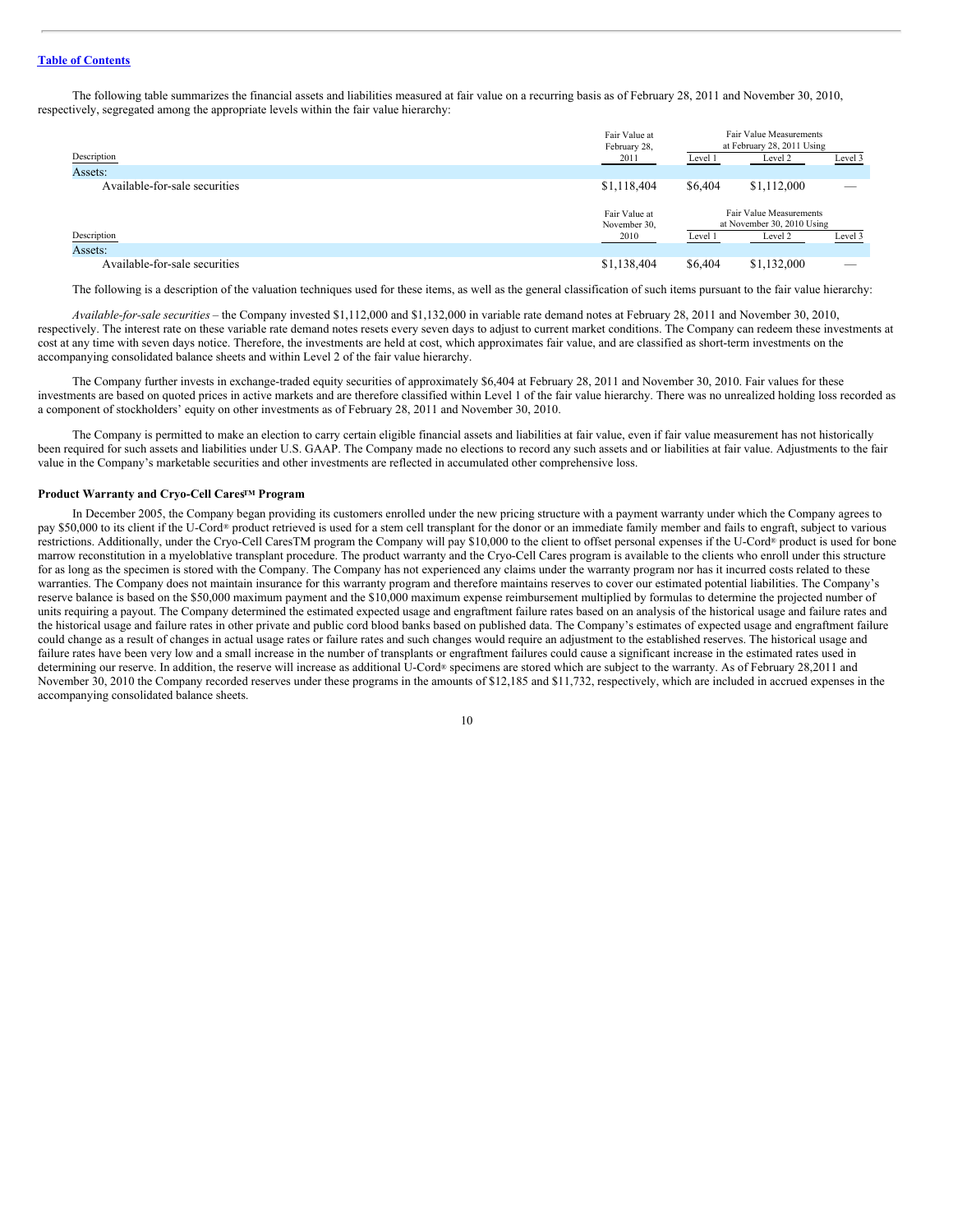# **Note 2 – Net Income per Common Share**

Net income per common share data is based on net income. The following table sets forth the calculation of basic and diluted earnings per share:

|                                                        | For the three months ended<br>February 28, 2011 |            |   | For the three months ended<br>February 28, 2010 |
|--------------------------------------------------------|-------------------------------------------------|------------|---|-------------------------------------------------|
| Numerator:                                             |                                                 |            |   |                                                 |
| Net Income                                             | \$                                              | 233,419    | ¢ | 370,605                                         |
| Denominator:                                           |                                                 |            |   |                                                 |
| Weighted-average shares outstanding-basic              | 11,752,574                                      |            |   | 11,752,574                                      |
| Dilutive common shares issuable upon exercise of stock |                                                 |            |   |                                                 |
| options                                                |                                                 | 205,889    |   | 74,018                                          |
| Weighted-average shares-diluted                        |                                                 | 11,958,463 |   | 11,826,592                                      |
| Earnings per share:                                    |                                                 |            |   |                                                 |
| Basic                                                  |                                                 | .02        |   | .03                                             |
| Diluted                                                |                                                 | .02        |   | .03                                             |

The Company excluded the effect of 212,387 and 797,232 outstanding stock options for the three months ended February 28, 2011 and February 28, 2010, respectively, from the computation of diluted earnings per share, as the effect of these potentially dilutive shares would be anti-dilutive.

# **Note 3 – Investment in Saneron CCEL Therapeutics, Inc. ("Saneron")**

As of February 28, 2011 and November 30, 2010, the Company had an ownership interest of approximately 35% in Saneron, which is accounted for under the equity method of accounting. During 2006, the Company ceased recording its share of Saneron's losses once the investment balance was written down to the total amount of goodwill, as goodwill should not be amortized. As of February 28, 2011 and November 30, 2010, the net Saneron investment, which represents goodwill, is reflected on the consolidated balance sheets at approximately \$684,000. During the period ended February 28, 2011 and November 30, 2010, management reviewed the Saneron investment to determine if there were any indicators that would imply that the investment was impaired. Based on management's review, there were no indicators of other than temporary impairment and goodwill was not impaired as of February 28, 2011 and November 30, 2010.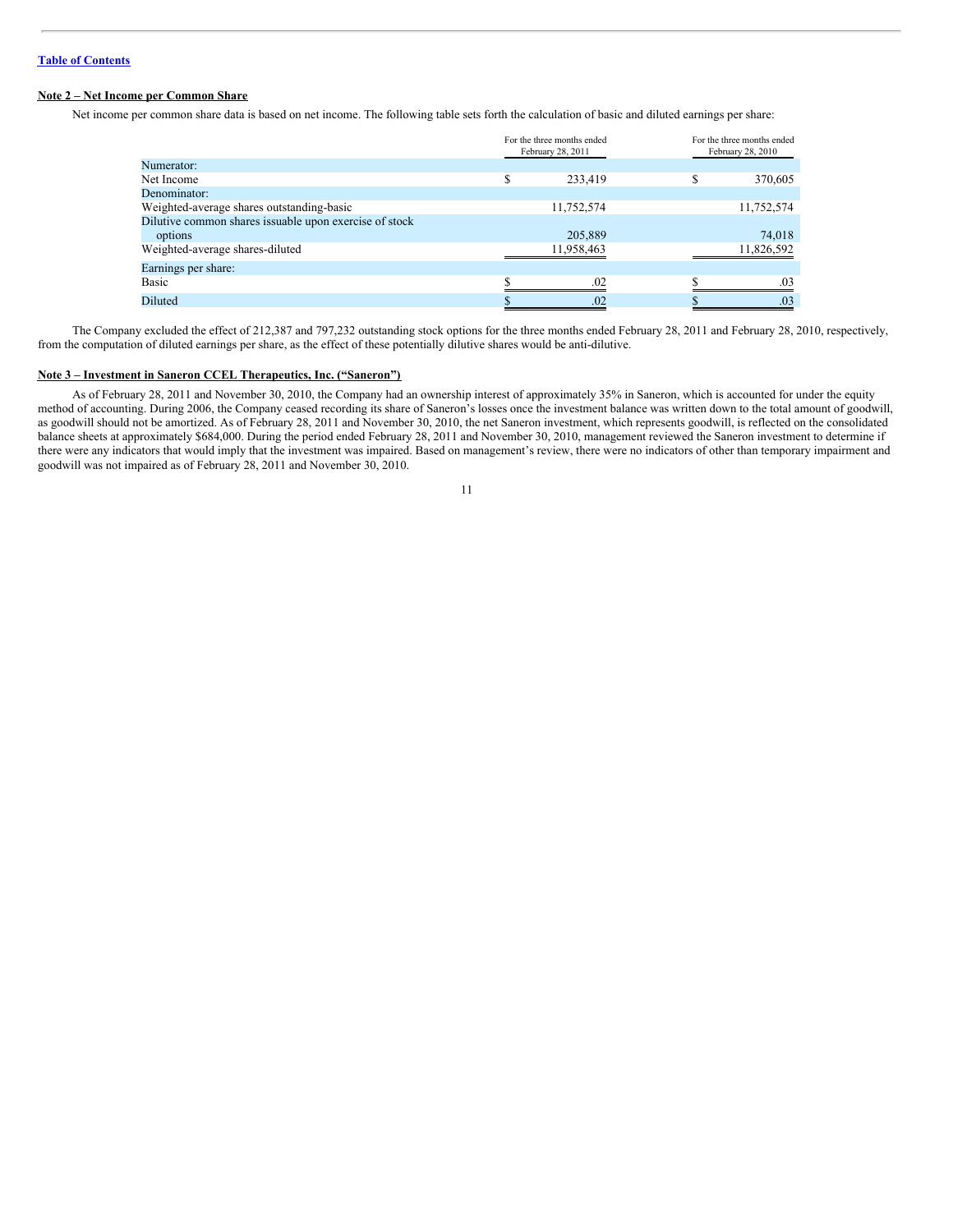For the three months ended February 28, 2011 and February 28, 2010, the Company recorded equity in losses of Saneron operations of approximately \$28,000 and \$17,000, respectively, related to certain stock and warrant awards that were granted by Saneron to certain employees, consultants and members of Saneron management who represent owners of Saneron and serve on its board of directors. The Company will continue to record equity in losses of affiliates related to stock compensation expense as this offsets additional paid-in capital and not the investment balance.

As of February 28, 2011 and November 30, 2010, the Company has classified the Company's portion of the value of Company stock held by Saneron of approximately \$485,000 within stockholders' equity as treasury stock.

In January 2008, the Company announced that it has formalized a research and development agreement with Saneron to develop regenerative therapies utilizing Cryo-Cell's Célle menstrual stem cell technology. Cryo-Cell and Saneron will collaborate on research in pre-clinical models for certain neurological diseases and disorders. Under terms of the agreement, the Company will provide Saneron with menstrual stem cells along with proprietary methodology associated with the technology. Saneron will provide study materials and develop research methodology for potential therapeutic applications associated with designated pre-clinical applications. Intellectual property resulting from this research collaboration will be jointly owned by the parties.

# **Note 4 – Stock Options**

The Company maintains the 2000 Stock Incentive Plan ("the Plan") that has reserved 2,250,000 shares of the Company's common stock for issuance pursuant to stock options or restricted stock. During 2004, the Plan was amended to allow issuance of options to certain consultants of the Company. Options issued under the Plan have a term ranging from five to seven years from the date of grant and have a vesting period ranging from immediately upon issuance to three years from the date of grant. The options are exercisable for a period of 90 days after termination. As of February 28, 2011 and November 30, 2010, there were 327,387 and 341,387 shares outstanding under the 2000 plan, respectively. No further options will be issued under the plan.

The Company also maintains the 2006 Stock Incentive Plan (the "2006 Plan"). The 2006 Plan has reserved 1,000,000 shares of the Company's common stock for issuance pursuant to stock options, restricted stock, stock-appreciation rights (commonly referred to as "SARs"), stock awards (i.e. performance shares and performance units). As of February 28, 2011 and November 30, 2010, there were 491,040 and 475,034 shares outstanding under the 2006 plan, respectively. As of February 28, 2011, there were 388,365 shares available for future issuance under the 2006 plan.

The fair value of each option award is estimated on the date of the grant using the Black-Scholes valuation model that uses the assumptions noted in the following table. Expected volatility is based on the historical volatility of the Company's stock over the most recent period commensurate with the expected life of the Company's stock options. The Company uses historical data to estimate option exercise and employee termination within the valuation model. The risk-free rate for periods within the contractual life of the option is based on the U.S. Treasury yield curve in effect at the time of grant. The expected term of options granted is calculated, in accordance with the "simplified method" for "plain vanilla" stock options allowed under GAAP. Expected dividends is based on the historical trend of the Company not issuing dividends.

Variables used to determine the fair value of the options granted for the three months ended February 28, 2011 and February 28, 2010 are as follows:

|                          | February 28,<br>2011 | February 28,<br>2010 |
|--------------------------|----------------------|----------------------|
| Weighted average values: |                      |                      |
| Expected dividends       | $0\%$                | $0\%$                |
| Expected volatility      | 96.9%                | 99.9%                |
| Risk free interest rate  | $2.51\%$             | $2.34\%$             |
| Expected life            | 5 years              | 5 years              |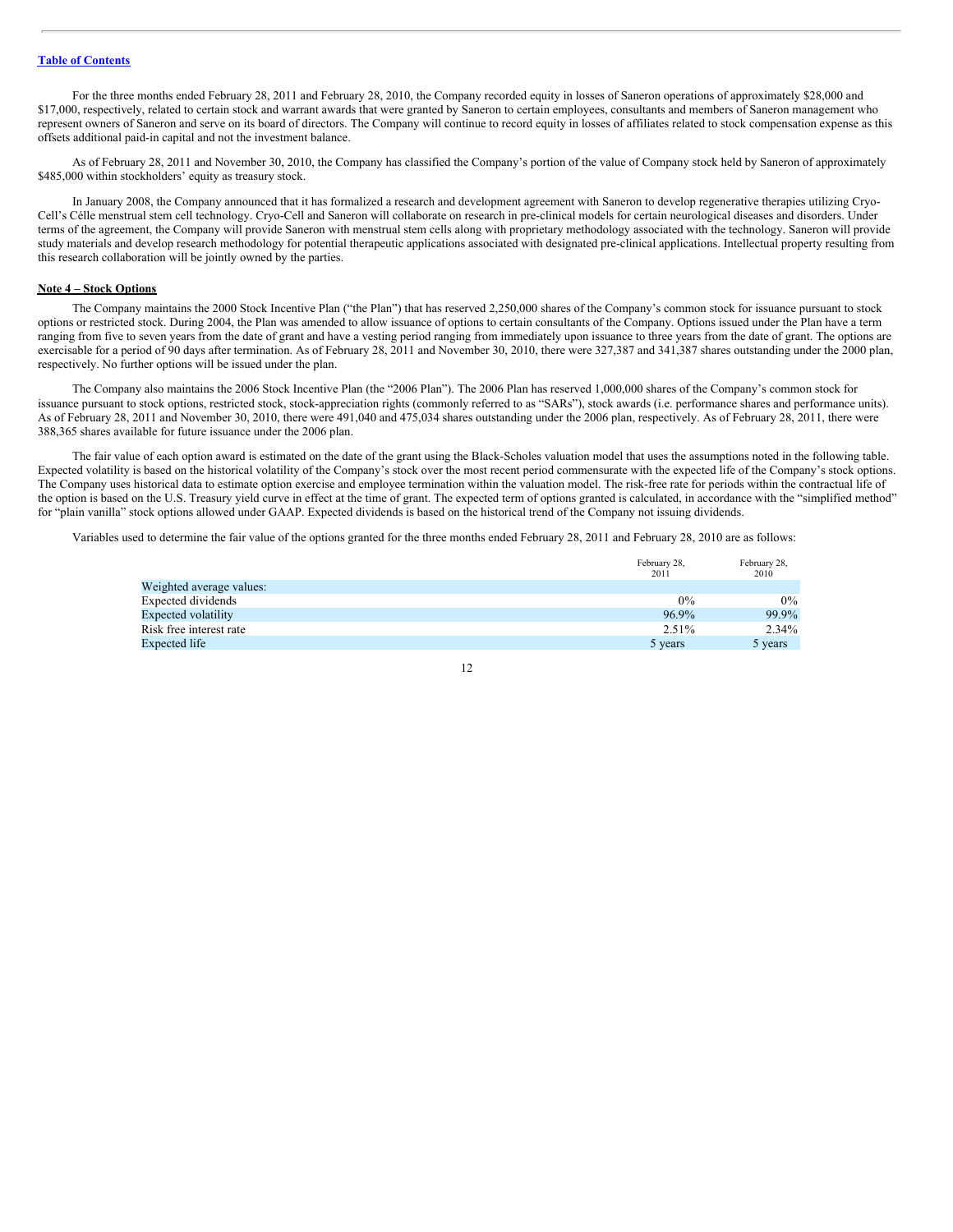The range of expected volatilities for options issued during the three months ended February 28, 2011 and February 28, 2010 are as follows:

| February 28, 2011  | February 28, 2010  |
|--------------------|--------------------|
| $88.6\% - 108.5\%$ | $99.8\% - 101.6\%$ |

Stock option activity for the three months ended February 28, 2011, was as follows:

|                                  | Shares   | Weighted<br>Average<br>Exercise<br>Price | Weighted<br>Average<br>Remaining<br>Contractual<br>Life (Years) | Aggregate<br>Intrinsic<br>Value |
|----------------------------------|----------|------------------------------------------|-----------------------------------------------------------------|---------------------------------|
| Outstanding at November 30, 2010 | 816,421  | \$1.87                                   | 4.67                                                            | \$471,109                       |
| Granted                          | 35,000   | 1.43                                     |                                                                 |                                 |
| Exercised                        | _        | _                                        |                                                                 |                                 |
| Expired/forfeited                | (32,994) | 2.15                                     |                                                                 |                                 |
| Outstanding at February 28, 2011 | 818,427  | \$1.84                                   | 4.55                                                            | \$362,101                       |
| Exercisable at February 28, 2011 | 498,462  | \$2.05                                   | 3.71<br>and the control of the control of                       | \$206,274                       |

The weighted average grant date fair value of options granted during the three months ended February 28, 2011 and February 28, 2010 was \$0.88 and \$1.13, respectively.

The aggregate intrinsic value represents the total value of the difference between the Company's closing stock price on the last trading day of the period and the exercise price of the options, multiplied by the number of in-the-money stock options that would have been received by the option holders had all option holders exercised their options on February 28, 2010. The intrinsic value of the Company's stock options changes based on the closing price of the Company's stock.

There were no options exercised during the three months ended February 28, 2011 and February 28, 2010.

Significant option groups exercisable at February 28, 2011 and related price and contractual life information are as follows:

|                          |             | Outstanding              |                       |                     | Exercisable |   |                       |
|--------------------------|-------------|--------------------------|-----------------------|---------------------|-------------|---|-----------------------|
|                          |             | Weighted<br>Average      |                       |                     |             |   |                       |
|                          |             | Remaining<br>Contractual |                       | Weighted<br>Average |             |   | Weighted<br>Average   |
| Range of Exercise Prices | Outstanding | Life (Years)             | <b>Exercise Price</b> |                     | Outstanding |   | <b>Exercise Price</b> |
| \$0.42 to \$1.00         | 152,500     | 5.09                     |                       | 0.83                | 117,080     |   | 0.82                  |
| \$1.01 to \$2.00         | 423,540     | 5.45                     |                       | 1.57                | 162,327     |   | 1.58                  |
| \$2.01 to \$3.00         | 77,500      | 3.76                     |                       | 2.18                | 54,168      | ъ | 2.17                  |
| \$3.01 to \$4.00         | 164,887     | 2.10                     |                       | 3.34                | 164,887     |   | 3.34                  |
|                          | 818,427     | 4.55                     |                       | 1.84                | 498,462     |   | 2.05                  |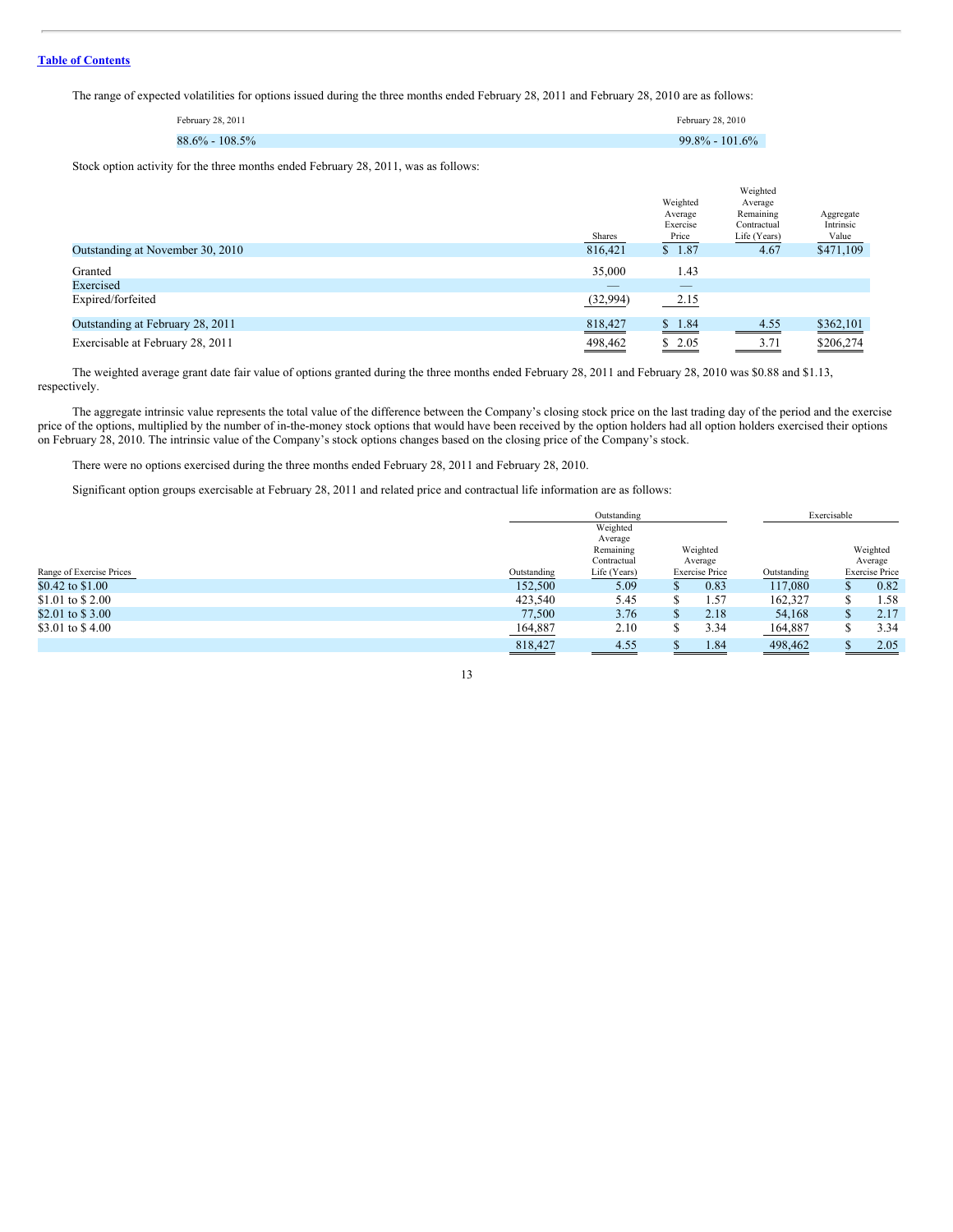A summary of the status of the Company's non-vested shares as of February 28, 2011, and changes during the three months ended February 28, 2011, is presented below:

|                                 | <b>Shares</b> | Weighted Average<br>Grant-Date<br>Fair Value |
|---------------------------------|---------------|----------------------------------------------|
| Non-vested at November 30, 2010 | 381,967       | 1.11                                         |
| Granted                         | 35,000        | 0.99                                         |
| Vested                          | (80,093)      | 0.82                                         |
| Forfeited                       | (16,909)      | 1.01                                         |
| Non-vested at February 28, 2011 | 319,965       | 1.16                                         |

As of February 28, 2011 there was approximately \$171,214 of total unrecognized compensation cost related to non-vested share-based compensation arrangements granted under the Plan. The cost is expected to be recognized over a weighted-average period of 1.8 years as of February 28, 2011. The total fair value of shares vested during the three months ended February 28, 2011 was approximately \$65,800.

# **Note 5 – License Agreements**

#### **Cryo-Cell De Mexico**

In June 2001, the Company entered into an agreement with Cryo-Cell de Mexico, as amended in October 2001, February 2007 and October 2009, for the exclusive license to market the Company's U-Cord® program. The license allows Cryo-Cell de Mexico to directly market and sub-license the U-Cord® program throughout Mexico, Central America and Ecuador. The Company receives royalty fees ranging from \$35 to \$75 per specimen, depending on the then current pricing structure in effect for U-Cord ®collection, processing and testing fees in Mexico. The Company also receives royalties on storage revenues based on a percentage of the amount received by Cryo-Cell de Mexico. The total royalty payments per the revised 2007 agreement are capped at \$1 million annually and \$10 million cumulatively dating back to October 15, 2001. The Company does not anticipate reaching the cumulative maximum royalty payments for a number of years.

The Company recorded royalties from Cryo-Cell de Mexico in the amount of approximately \$177,000 and \$212,000 for the three months ended February 28, 2011 and 2010, respectively, and this is reflected in licensee income in the accompanying consolidated statements of income. In addition, the Company processes and stores specimens sent from sub-licensees in Central America, Ecuador, and to a lesser extent Mexico ("sublicensees"). Under the revised agreement effective October 2009, the sublicensees terminated the rights and obligations of their agreements with Cryo-Cell de Mexico and entered into separate storage services and license agreements with the Company for the exclusive license to market the Company's U-Cord program. Processing and storage revenues from specimens originating in these territories and stored at the Company's facility in Oldsmar, Florida totaled \$230,000 and \$184,000 for the three months ended February 28, 2011 and 2010 and are reflected in processing and storage fees in the accompanying consolidated statements of income.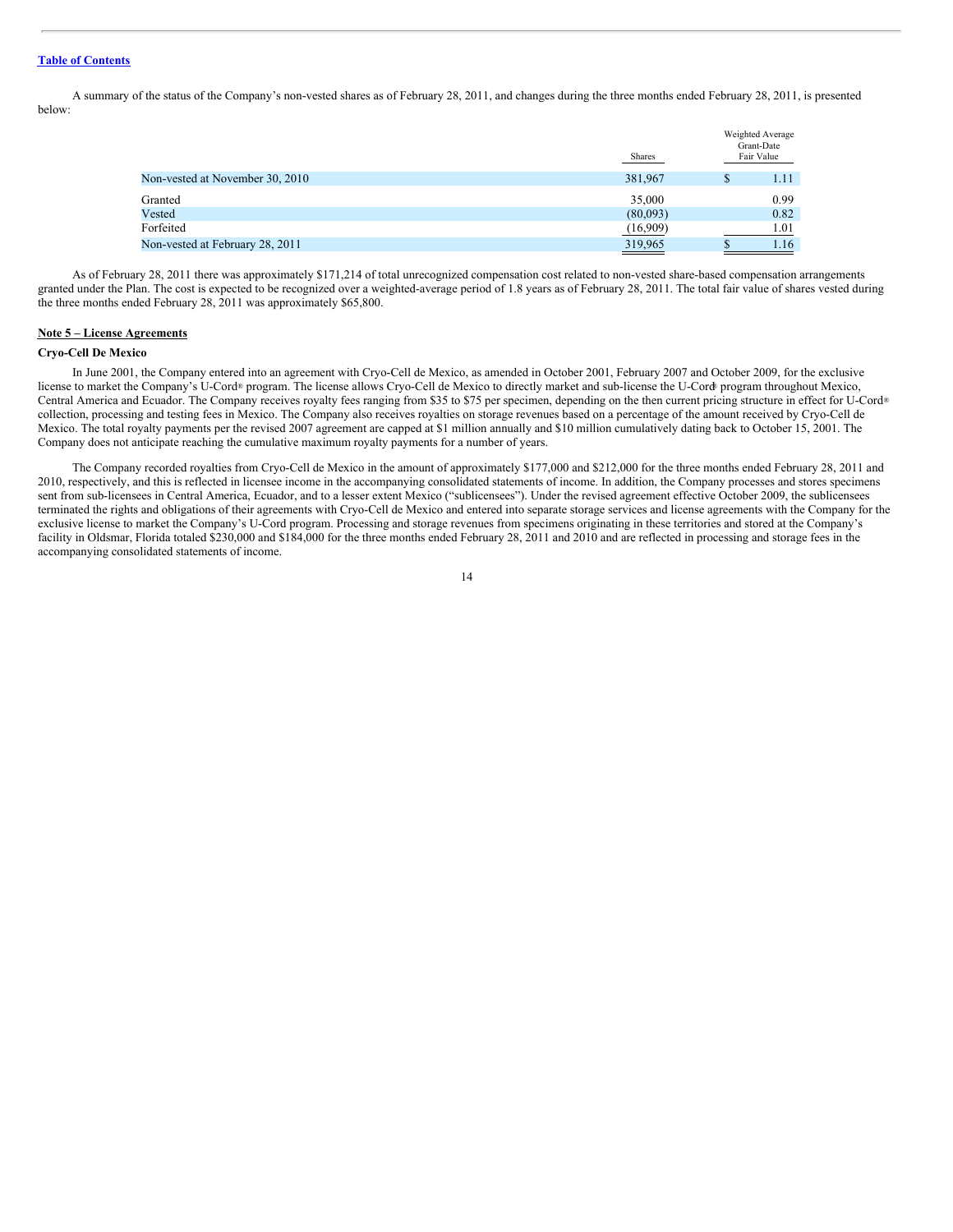# **Asia Cryo-Cell Private Limited**

On March 17, 2008, the Company entered into a definitive License and Royalty Agreement with LifeCell International Private Ltd. to establish and market its C'ell<sup>ga</sup> preservation program in India and optionally, into the countries of Bangladesh, Nepal, Pakistan and Sri Lanka. The non-refundable up-front license fee of \$250,000, before taxes, is payable by Asia Cryo-Cell Private Limited ("ACCPL") in installments. These installment payments, which totaled \$216,000, net of foreign income taxes, were received during the second quarters of fiscal 2008 and the second and third quarter of fiscal 2009. In consideration for the up-front license fee, the Company licensed its technology, know-how and quality systems to ACCPL. In addition, the Company will receive royalty fees of 8% of the C'elle collection and processing revenues generated by ACCPL up to 10,000 specimens. The Company will also receive royalty fees of 8% on storage revenues up to 10,000 specimens. Once ACCPL has processed 10,000 specimens, the parties have agreed to renegotiate the royalty fee on collection, processing and storage revenues.

On January 7, 2010, and June 27, 2009, the Company amended the original definitive License and Royalty agreement with ACCPL dated July 14, 2004. The amendments expand the licensed territory to include Bangladesh, Nepal, Sri Lanka, Bhutan, Maldives, Oman, Saudi Arabia and the United Arab Emirates. There are no incremental license fees associated with the expanded licensed territory.

The Company recorded royalties from ACCPL in the amount of approximately \$141,000 and \$80,000 for the three months ended February 28, 2011 and 2010, respectively, and this is reflected in licensee income in the accompanying consolidated statements of income.

#### **Venezuela**

On February 20, 2008, the Company entered into an agreement with Cryo-Cell de Venezuela for storage services and the exclusive license to market the Company's U-Cord program. The agreement was amended on August 29, 2008. The license allows Cryo-Cell de Venezuela to directly market the U-Cord program throughout Venezuela and to collect and ship the specimens to the Company's facility in Oldsmar, Florida for which the Company receives a fee for processing and storage of the specimens. The initial up-front storage services and license fee is \$200,000 and is non-refundable. The Company received the first installment payment of \$100,000 during the first quarter of fiscal 2008 and the second installment payment of \$100,000 during the first quarter of fiscal 2009. Processing and storage revenue totaled approximately \$75,000 and \$86,000 for the three months ended February 28, 2011 and 2010, respectively, and is reflected in processing and storage fees in the Company's consolidated statements of income.

On February 22, 2010 (the "Effective Date"), the agreement was amended extending the territory to include Peru, Chile and Colombia to directly market the U-Cord program throughout Peru, Chile and Colombia and to collect and ship the specimens to the Company's facility in Oldsmar, Florida for which the Company will receive a fee for processing and storage of the specimens. The initial up-front storage and license fee is \$450,000 and is non-refundable. The Company received the first installment of \$125,000 during the first quarter of 2010 which is reflected in licensee income in the accompanying consolidated statement of income. The second installment of \$150,000 is due 18 months from the Effective Date of the amendment and the final installment of \$175,000 is due 30 months from the Effective Date.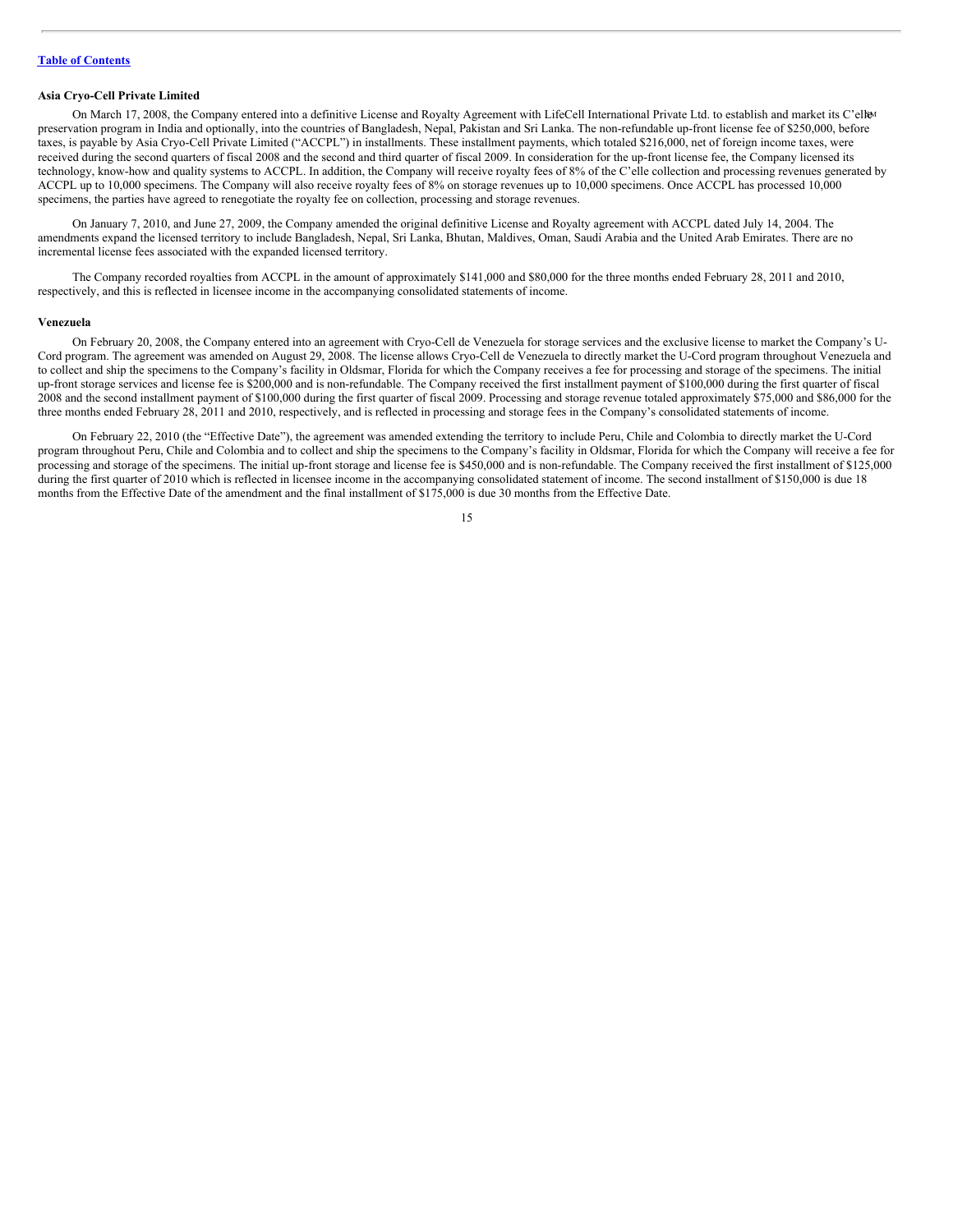# **China**

On July 8, 2009, the Company entered into a license agreement with S-Evans Biosciences, Inc. ("SEB") to establish and market its C'ell&M preservation program in mainland China. The agreement also allows SEB to conduct research studies using Cryo-Cell's proprietary C'elle menstrual stem technology to identify future potential therapeutic applications. The Company will receive royalty fees of 15% of the C'elle collection and processing revenues generated by SEB. The Company will also receive royalty fees of 15% on storage revenues. In consideration for the royalties, the Company licensed its technology, know-how and quality systems to SEB. The Company did not earn any royalties in the first quarter of either 2011 or 2010.

#### **Germany**

On October 1, 2009, the Company entered into a License Agreement with Innovative Medical Solutions SRL ("IMS") to establish and market the Company's U-Cord business in Germany with the option to expand the licensed territory to include Italy, Spain and France. IMS was supposed to pay the Company an annual fee of \$20,000 per year on the anniversary of the effective date for the term of the contract. The initial term of the agreement is ten years and may be extended in five year increments by mutual agreement of the parties. The Company is entitled to royalties of 12% of the U-Cord collection and processing revenues generated by IMS. The Company is also entitled to receive royalty fees of 14% - 18% on storage revenues. In consideration for the annual fee, the Company licensed its technology, know-how and quality systems to IMS. As of the filing date of this Form 10-Q, 2011, IMS has not begun to market the Company's U-Cord program because, according to IMS, IMS does not have the regulatory authority of the European Union to do so. Consequently, the Company has not received or recorded an annual fee or royalties for the period ended February 28, 2010 r February 28, 2010, and the Company does not know when it will begin to receive such annual fees and royalty payments, if ever.

On October 1, 2009, the Company entered into a license agreement with IMS to establish and market the Company's Célle preservation program in Germany with an option to expand the licensed territory to include Italy, Spain and France. IMS was supposed to pay the Company an annual fee of \$30,000 per year on the anniversary of the effective date for the term of the contract. The initial term of the agreement is ten years and may be extended in five year increments by mutual agreement of the parties. The Company is entitled to receive royalties of 18% - 22% of the Célle collection and processing revenues generated by IMS. The Company is also entitled to receive royalty fees of 20% - 24% of IMS's storage revenues. In consideration for the annual fee, the Company licensed its technology, know-how and quality systems to IMS. As of the filing date of this Form 10-Q, IMS has not begun to market the Company's CélleSM preservation program because, according to IMS, IMS does not have the regulatory authority of the European Union to do so. Consequently, the Company has not received or recorded an annual fee or royalties for the period ended February 28, 2011 or February 28, 2010, and the Company does not know when it will begin to receive such annual fees and royalty payments, if ever.

IMS has advised the Company that it intends to terminate both of the license agreements. Currently, IMS owes the Company a total of \$50,000 for the two annual fees due on October 1, 2010. The Company has not recorded revenue associated with the two annual fees in the Company's consolidated statements of income for either of the periods ended February 28, 2011 and 2010, as the collectability is uncertain.

#### **Nicaragua**

On January 11, 2010, the Company entered into a storage services and license agreement with Innovagen, S.A. ("Innovagen") for storage services and the exclusive license to market the Company's U-Cord program. The license allows Innovagen to directly market the U-Cord program throughout Nicaragua and to collect and ship the specimens to the Company's facility in Oldsmar, Florida for which the Company receives a fee for processing and storage of the specimens. The initial up-front storage services and license fee is \$60,000 which is to be paid in three installments over the next two years. During the first quarter of fiscal 2010, the Company received the first installment payment of \$10,000. The second installment payment of \$25,000 is due on the anniversary of the effective date of which \$5,000 and \$10,000 were received in advance during the third and fourth quarters of fiscal 2010, respectively. The remaining amount due for the second installment of \$5,000 was received during the quarter ended February 28, 2011. These payments are reflected in licensee income in the accompanying consolidated statements of income. The license fee is non-refundable.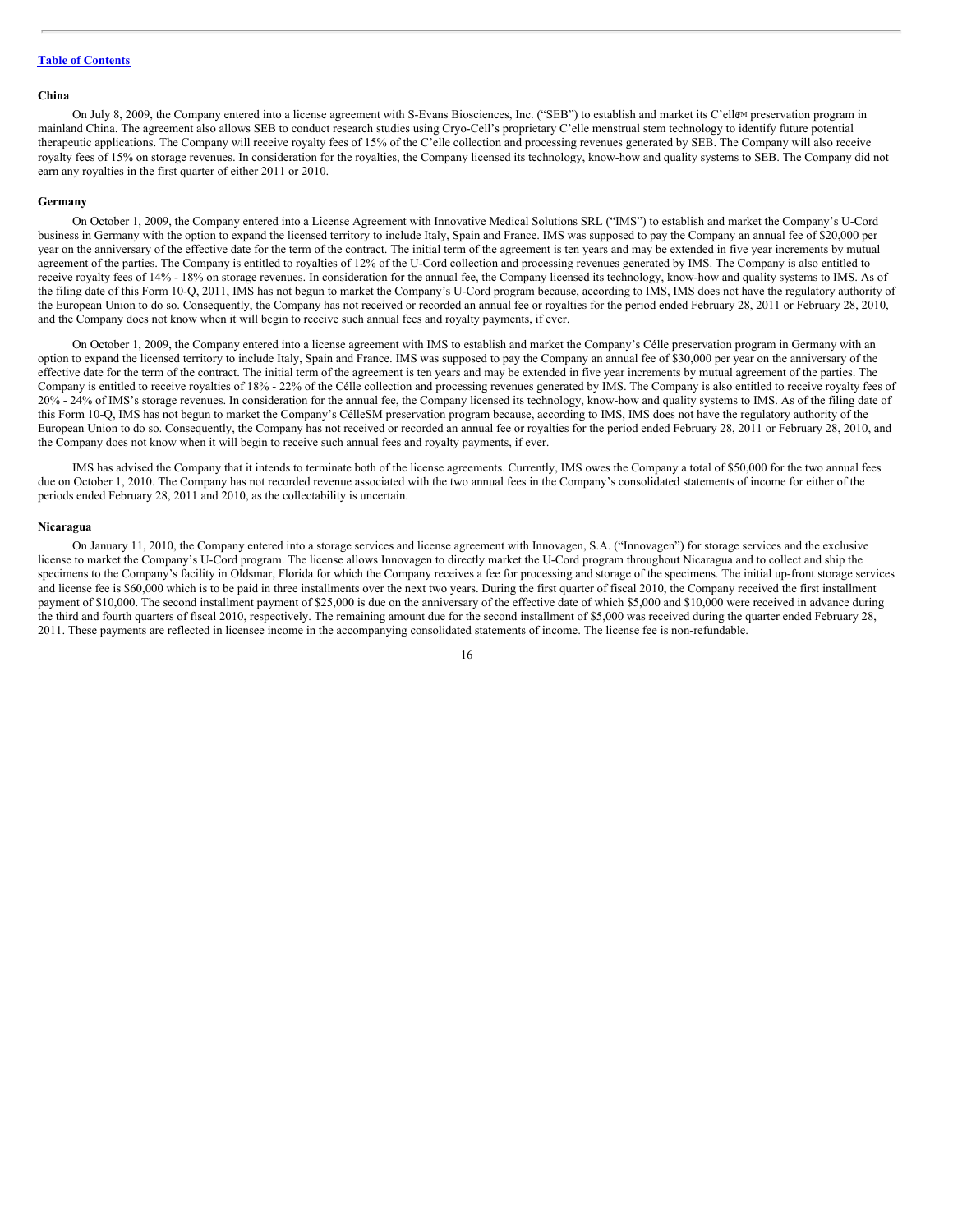#### **Pakistan**

On January 27, 2010, the Company entered into a storage services and license agreement with Cryo-Cell Pakistan (Pvt.) Limited ("Pakistan"), for storage services and the exclusive license to market the Company's U-Cord program. The license allows Pakistan to directly market the U-Cord program throughout Pakistan and to collect and ship the specimens to the Company's facility in Oldsmar, Florida for which the Company receives a fee for processing and storage of the specimens. The initial up-front storage services and license fee is \$100,000 and is non-refundable. The Company received the first installment payment of \$20,000 during the first quarter of fiscal 2010 and this is reflected in licensee income in the accompanying consolidated statements of income. The second installment was payable during the first quarter of fiscal 2011 and as of February 28, 2011 has not been received by the Company therefore; revenue was not recorded. The third and fourth installments are payable during the first quarter of fiscal 2011 and 2012, respectively.

#### **Curacao**

On November 18, 2010, the Company entered into a storage services and license agreement with Link-Cell N.V. ("Curacao"), for storage services and the exclusive license to market the Company's U-Cord program in Curacao, Bonaire, St. Maarten, Aruba and Suriname. The license allows Curacao to directly market the U-Cord program throughout Curacao, Bonaire, St. Maarten, Aruba and Suriname and to collect and ship the specimens to the Company's facility in Oldsmar, Florida for which the Company receives a fee for processing and storage of the specimens. The initial up-front storage services and license fee is \$40,000. The Company received the first installment payment of \$5,000 during the fourth quarter of fiscal 2010. The next three installments are payable in the fourth quarter of fiscal 2011, 2012 and 2013, respectively. The Company has not recorded revenue for processing and storage fees as of February 28, 2011, as Curacao is not expected to launch services until July 2011.

#### **Note 6 – Agreements**

On December 15, 2009, the Company made a payment of \$100,000 to the Museum of Science and Industry ("MOSI") for the sponsorship of a stem cell exhibit in "The Amazing You" exhibition in Tampa, Florida. The payment was made for the exhibit to be displayed over the next five years as well as various other benefits to be received from MOSI. The exhibit opened during the second quarter of 2010. The payment of \$100,000 is being expensed over the life of the exhibit, which is five years. For the three months ended February 28, 2011 and 2010, approximately \$5,000 and \$0, respectively, was expensed and is reflected in the consolidated statements of income. The remaining balance of approximately \$82,000 and \$87,000 as of February 28, 2011 and November 30, 2010, respectively, is recorded as a deposit on the accompanying consolidated balance sheets.

#### **Note 7 – Legal Proceedings**

On December 16, 2010, the Company filed an action in the Circuit Court in Pinellas County, Florida against Cord Blood America, Inc. ("CBAI") seeking an injunction against consummation of the proposed acquisition by CBAI of the assets of Cryo-Cell de Mexico, S.A. de C.V. ("CCMEX"), the Company's exclusive licensee in Mexico. The action is docketed at Civil No. 10-17412-CI-20. The Company believes that the proposed acquisition would violate its License Agreement with CCMEX. CBAI announced on December 8, 2010 that it had entered into a letter of intent for the proposed acquisition with CCMEX on December 3, 2010.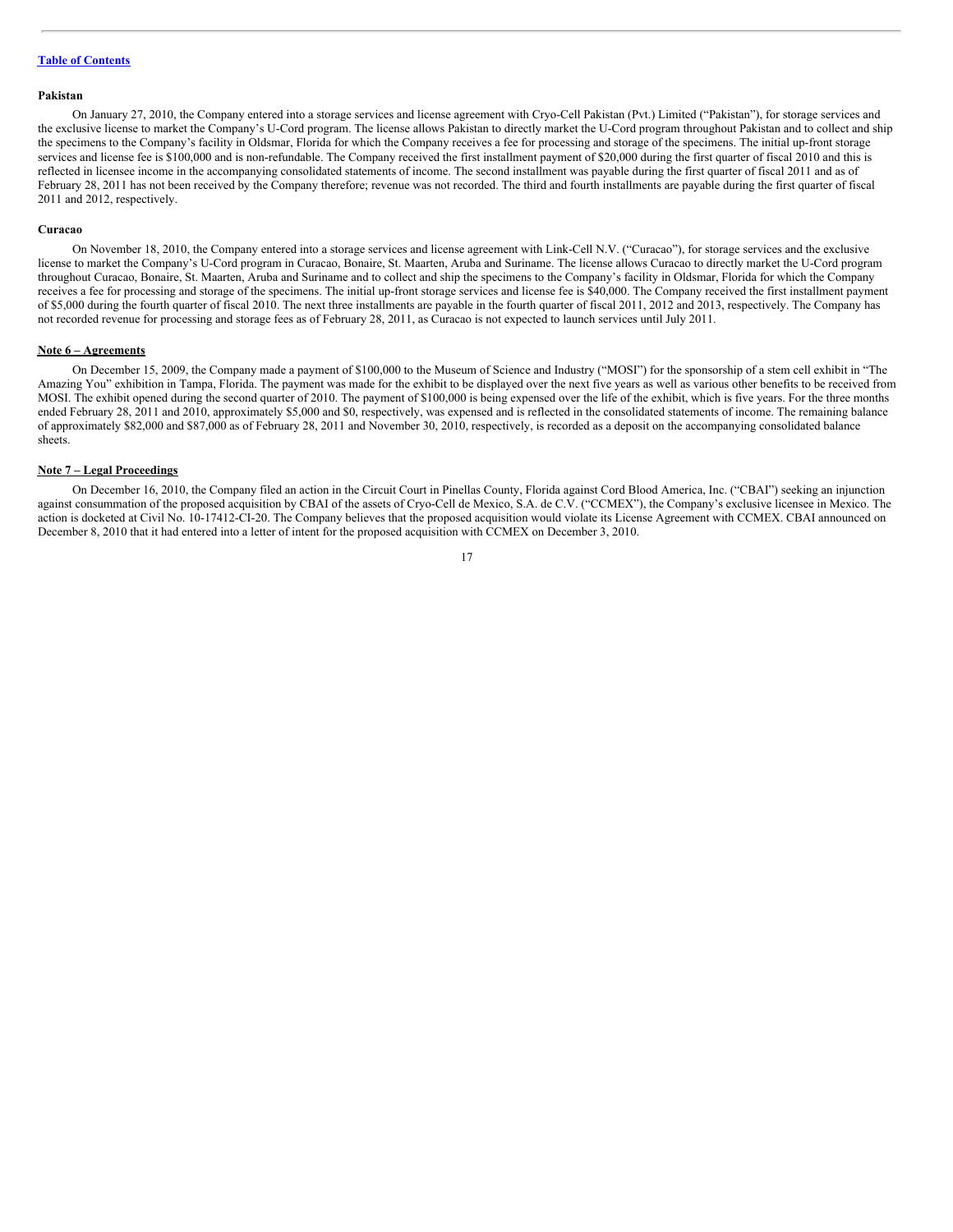The Company also filed a motion for a temporary injunction. CBAI filed a motion to dismiss on the ground that CCMEX was an indispensable party to the action. After a hearing on January 14, 2011, the court granted the motion to dismiss, allowing the Company to join CCMEX to the action, and setting a hearing on February 25, 2011 on the Company's motion for an injunction. On January 20, 2011, the Company filed an amended complaint alleged tortuous interference with a business relationship by CBAI, misappropriation of trade secrets and confidential information in violation of the Florida Uniform Trade Secrets Act by CBAI, dilution of trademark in violation of Florida Statute Section 495.151 by CBAI, common law unfair competition against CBAI, breach of license agreement by CCMEX and unfair and deceptive trade practices in violation of the Florida Unfair and Deceptive Trade Practices Act by CCMEX and CBAI. The amended complaint sought damages against CBAI and CCMEX and injunctive relief. After CCMEX was joined to the action, both defendants filed motions to dismiss, and the injunction hearing has been continued. On March 18, 2011, the court granted the motions to dismiss filed by CBAI and CCMEX. The Company is currently evaluating its legal alternatives and will continue to vigorously enforce its contractual rights.

## **Note 8 – Retrospective Adoption of New Accounting Principle**

In October 2009, the FASB amended the accounting standards related to revenue recognition for arrangements with multiple deliverables. During the quarter ended February 28, 2011, the Company adopted the new accounting principle on a retrospective basis. The Company believes retrospective adoption provides the most comparable and useful financial information for financial statement users, is more consistent with the information the Company's management uses to evaluate its business, and better reflects the underlying economic performance of the Company. The financial statements and notes to the financial statements presented herein have been adjusted to reflect the retrospective adoption of the new accounting principle. Note 1, "Basis of Presentation" under the subheadings "Retrospective Adoption of New Accounting Principle" and "*Revenue Recognition for Arrangements with Multiple Deliverables*" of this Form 10-Q provide additional information on the Company's change in accounting resulting from the adoption of the new accounting principle and the Company's revenue recognition accounting policy.

The following table presents the effects of the retrospective adoption of the new accounting principle to the Company's previously reported consolidated financial statements:

|                                                                                    |    | As Previously<br>Reported |              | As Adjusted    |
|------------------------------------------------------------------------------------|----|---------------------------|--------------|----------------|
| Consolidated Balance Sheet as of November 30, 2010:                                |    |                           |              |                |
| Current liabilities – deferred revenue                                             | S  | 5,598,088                 | S.           | 5,472,332      |
| Long-term liabilities – deferred revenue                                           | S. | 7,507,437                 | S.           | 7,015,118      |
| Accumulated deficit                                                                |    | \$(25,898,095)            |              | \$(25,280,020) |
| Consolidated Statement of Income for the Three Months Ended February 28, 2010:     |    |                           |              |                |
| Processing and storage fees                                                        | S  | 3,789,719                 | S.           | 3,841,090      |
| Total revenue                                                                      | S  | 4,236,861                 | S.           | 4,288,232      |
| Operating Income                                                                   | S  | 697,427                   | S            | 748,798        |
| Income before equity in losses of affiliate and income tax expense                 | S  | 369,397                   | $\mathbb{S}$ | 420,768        |
| Income before income tax expense                                                   | S  | 352,456                   | S            | 403,827        |
| Net income                                                                         | S. | 319,234                   | $\mathbf{s}$ | 370,605        |
| Net income per common share - basic                                                | S  | 0.03                      | S            | 0.03           |
| Net income per common share – diluted                                              | S  | 0.03                      | S            | 0.03           |
| Consolidated Statement of Cash Flows for the Three Months Ended February 28, 2010: |    |                           |              |                |
| Net income                                                                         | S  | 319,234                   | S            | 370,605        |
| Change in deferred revenue                                                         | S  | (85,352)                  | S.           | (136, 723)     |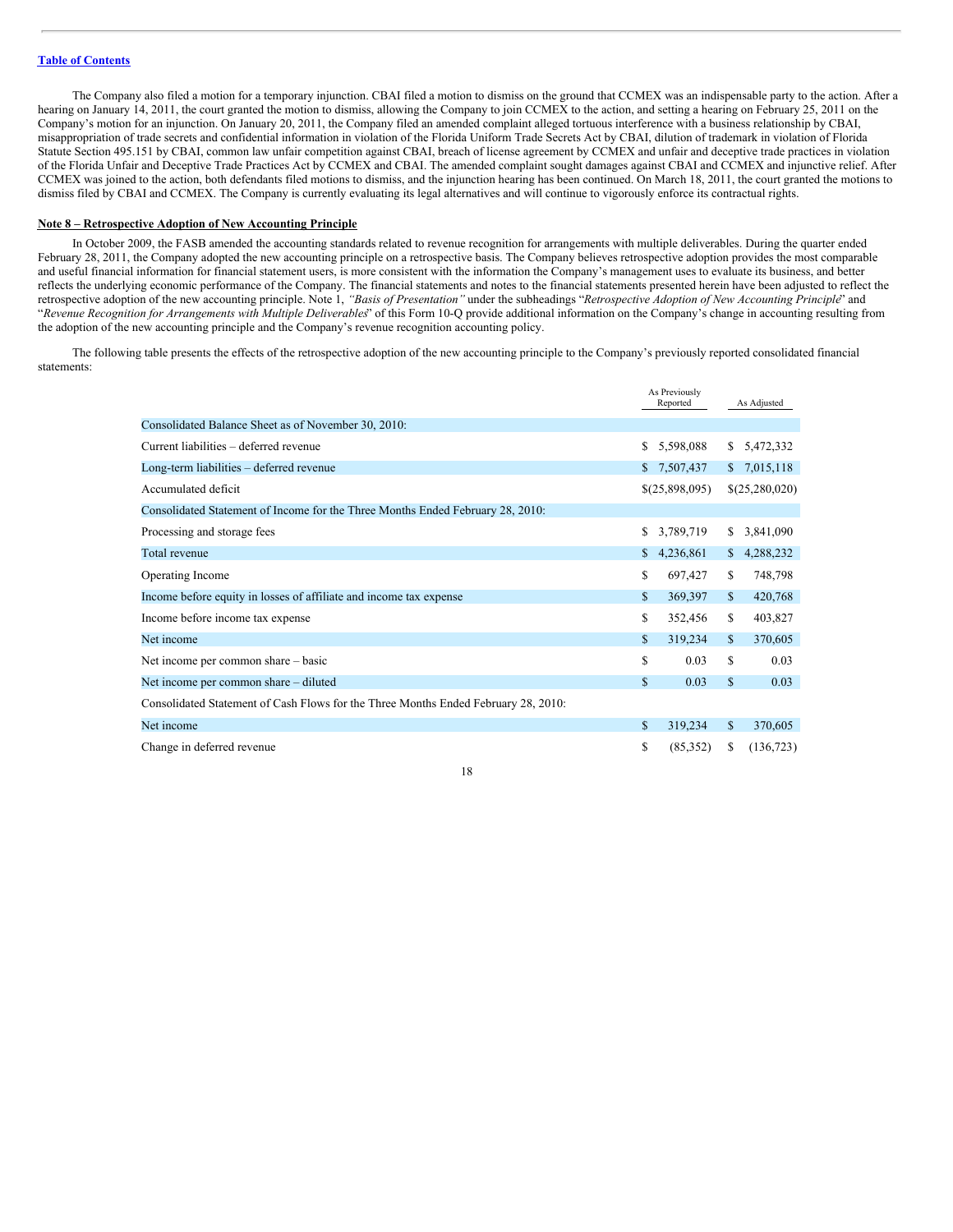# <span id="page-18-0"></span>**Item 2. Management's Discussion and Analysis of Financial Condition and Results of Operations.**

#### **Overview**

The Company is engaged in cellular processing and cryogenic storage, with a current focus on the collection and preservation of umbilical cord (U-Cord) blood stem ®cells for family use. The Company's principal sources of revenues are service fees for cord blood processing and preservation for new customers and recurring annual storage fees. The Company currently charges fees of \$1,595 to new clients for the collection kit, processing and testing and return medical courier service, with discounts in the case of multiple children from the same family and in other circumstances. The Company currently charges an annual storage fee of \$125 for new clients; storage fees for existing customers depend on the contracts with such customers. The Company also offers a one-time payment plan, where the client is charged \$3,495 with discounts in the case of multiple children from the same family and in other circumstances. The one-time plan includes the collection kit, processing and testing, return medical courier service and 21 years of pre-paid storage fees. The Company also receives other income from licensing fees and royalties from global affiliates.

In recent years, the Company has expanded its research and development activities to develop technologies related to stem cells harvested from sources beyond umbilical cord blood stem cells. During 2007, much of the Company's research and development activities focused on the development of proprietary technology related to maternal placental stem cells (MPSCs). Also in 2006, the Company discovered novel technology related to menstrual stem cells. In November 2007, the Company announced the commercial launch of CélleSM service related to this patent-pending technology. The Company continues to focus independently-funded research and development activities through a vast network of research collaboration partners.

During the three months ended February 28, 2011, the Company's revenues increased 4% as compared to the same period in 2010. The Company reported net income of approximately \$233,000, or \$.02 per basic common share for the three months ended February 28, 2011 compared to net income of approximately \$371,000 or \$.03 per basic common share for the same period in 2010. The decrease in net income for the three months ended February 28, 2011 principally resulted from an 8% increase in marketing, general and administrative expenses, due mainly to the increase in sales and marketing initiatives and a 6% increase in cost of sales primarily due to a 10% increase in specimens processed. These increases were partially offset by a decrease of approximately \$16,000, or 32%, in research and development expenses during the first quarter of fiscal 2011 in comparison to the same period in 2010.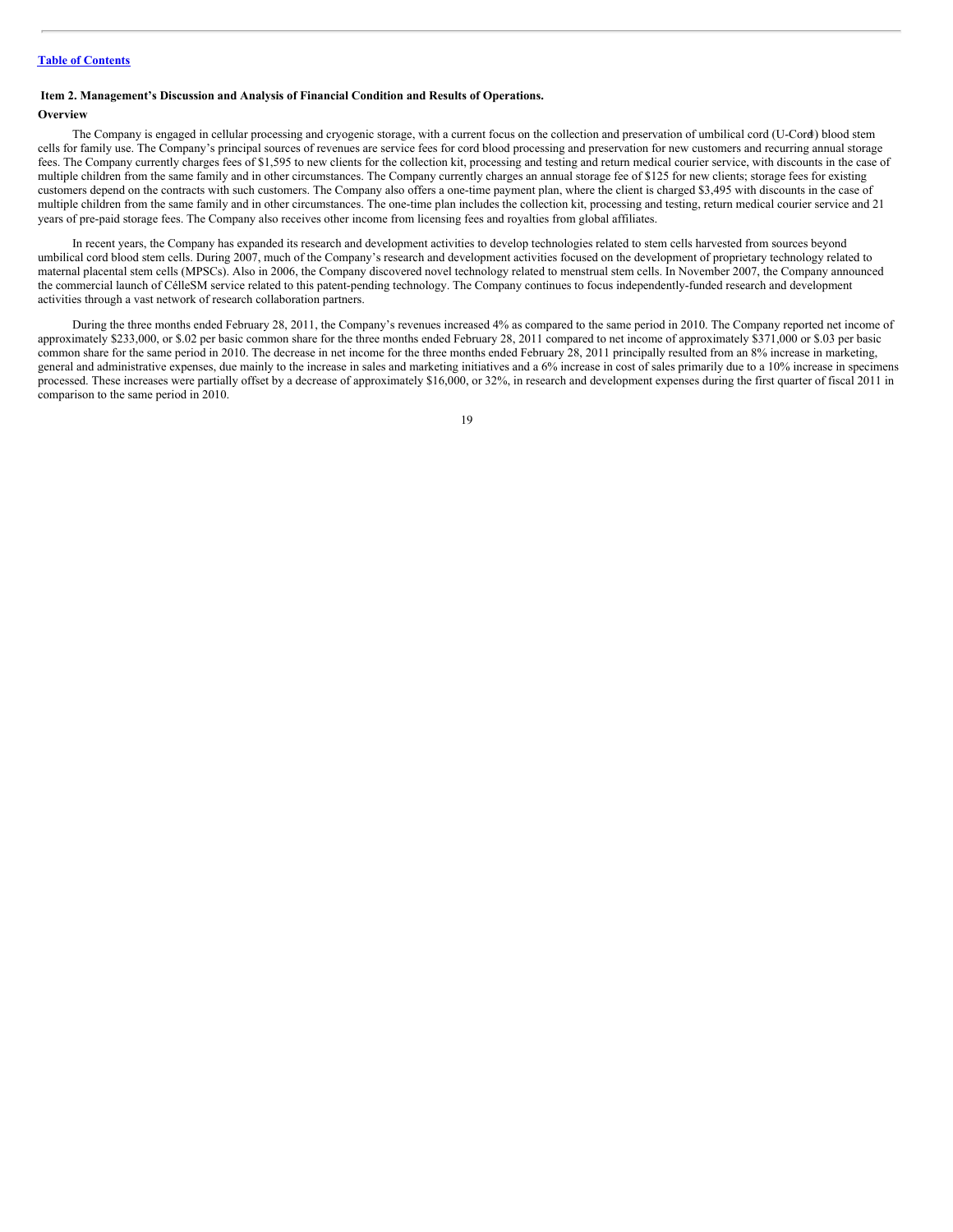At February 28, 2011, the Company had cash and cash equivalents of \$8,377,759. The Company's cash increased by approximately \$8,000 during the first three months of fiscal 2011, primarily as a result of positive cash flow from operations. The increase in operating cash flow was primarily attributable to the Company's net income during the first quarter of fiscal 2011. As of February 28, 2011, the Company had no long-term indebtedness.

The Company retained investment banking firm Morgan Joseph LLC in August 2010 to assist it in exploring potential strategic acquisitions that would fit within the Company's strategic growth plans. In the event the Company completes any acquisitions in the future it could impact its financial position and future results of operations.

#### **Results of Operations**

*Revenues.* Revenues for the three months ended February 28, 2011 were \$4,472,805 as compared to \$4,288,232 for the same period in 2010, a 4% increase. The increase in revenue was primarily attributable to an 8% increase in processing and storage fees, which was partially offset by a 28% decrease in licensee income which was largely due to timing of the execution of licensee agreements and payment terms of up-front fees.

*Processing and Storage Fees.* The increase in processing and storage fee revenue is primarily attributable to an increase in specimens processed of 10% and a 7% increase in recurring annual storage fee revenue, partially offset by an increase in sales discounts of 13% for fiscal 2011 compared to the 2010 period. Sales discounts represent discounts to returning clients and promotions offered to newly enrolled clients from time to time.

*Licensee Income.*Licensee income for the three months ended February 28, 2011, was \$323,020 as compared to \$447,142 for the 2010 period. Licensee income for the three months ended February 28, 2011 consisted of \$318,020 in royalty income earned on the processing and storage of specimens in geographical areas where the Company has license agreements. The remaining licensee income related to an installment payment of a non-refundable up-front license fee from the licensee of the Company's U-Cord program in Nicaragua. Licensee income for the three months ended February 28, 2010 primarily consisted of \$292,142 in royalty income earned on the processing and storage of cord blood stem cell specimens in geographic areas where the Company has license agreements. The remaining licensee income related to installment payments of nonrefundable up-front license fees from the licensees of the Company's U-Cord program in Chile, Colombia, Peru, Nicaragua and Pakistan. Royalty income increased due to an increase in the number of specimens stored by customers of our licensees.

Cost of Sales. Cost of sales for the three months ended February 28, 2011 was \$1,161,520 as compared to \$1,092,668 for the same period in 2010, representing a 6% increase. Cost of sales was 26% of processing and storage fee revenue for the three months ended February 28, 2011 and 2010. Cost of sales includes wages and supplies associated with process enhancements to the existing production procedures and quality systems in the processing of cord blood specimens at the Company's facility in Oldsmar, Florida and depreciation expense of approximately \$54,000 and \$72,000 for the three months ended February 28, 2011 and February 28, 2010, respectively. The increase in cost of sales is primarily attributable to the 10% increase in specimens processed during the three months ended February 28, 2011 compared to the 2010 period.

<sup>20</sup>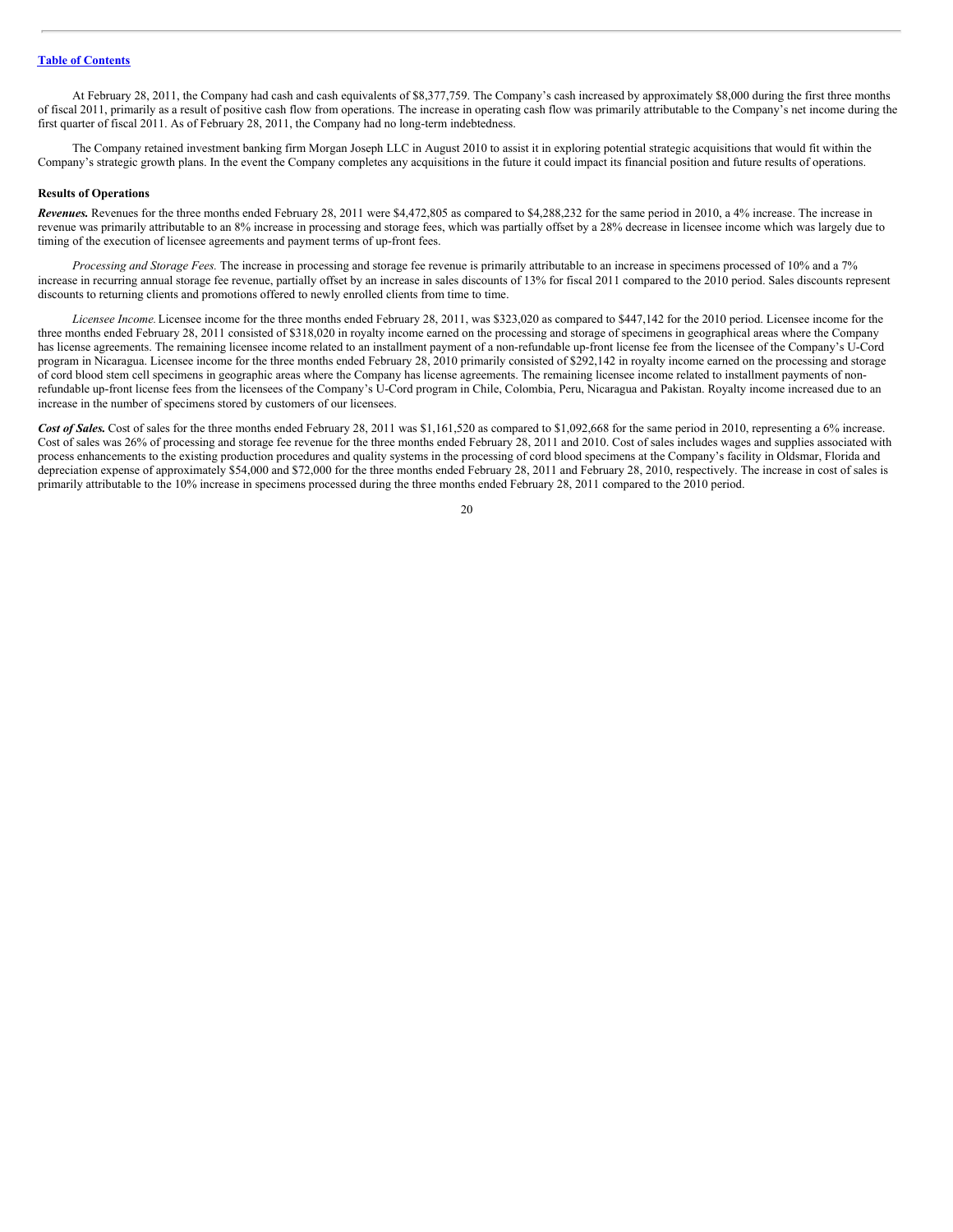*Marketing, General and Administrative Expenses.* Marketing, general and administrative expenses for the three months ended February 28, 2011 were \$2,518,085 as compared to \$2,320,944 for the 2010 period representing an 8% increase. These expenses are primarily comprised of expenses for consumer advertising, salaries and wages for personnel and professional fees.

*Research, Development and Related Engineering Expenses.*Research, development and related engineering expenses for the three months ended February 28, 2011 were \$35,622 as compared to \$52,083 for the three months ended February 28, 2010. The expenses for the three months ended February 28, 2011 and February 28, 2010 are primarily comprised of expenses related to the continued commercialization of the Company's new stem cell technology, C'elle, which was launched in November 2007.

*Depreciation and Amortization*. Depreciation and Amortization (not included in Cost of Sales) for the three months ended February 28, 2011 was \$71,826 compared to \$73,739 for the 2010 period. The decrease was caused by a portion of the Company's property and equipment becoming fully depreciated during fiscal 2010.

*Interest Expense.* Interest expense during the three months ended February 28, 2011, was \$392,014 compared to \$334,121 during the comparable period in 2009. Interest expense is mainly comprised of payments made to the other parties to the Company's revenue sharing agreements ("RSAs") based on the Company's storage revenue. Also included in interest expense is the amortization of the present value of a deferred consulting agreement in the amount of \$2,790 and \$4,471 for the three months ended February 28, 2011 and 2010, respectively.

*Equity in Losses of Af iliate.*Equity in losses of affiliate was \$28,090 for the three months ended February 28, 2011, compared to \$16,941 for the 2010 period. Equity in losses of affiliate for the three months ended February 28, 2011 and February 28, 2010, solely consists of amounts related to compensation expense for stock option awards that were granted by Saneron to certain consultants and employees.

*Income Taxes***.** Deferred tax assets and liabilities are measured using enacted tax rates expected to be recovered or settled. The ultimate realization of our deferred tax assets depends upon generating sufficient future taxable income prior to the expiration of the tax attributes. In assessing the need for a valuation allowance, we must project future levels of taxable income. This assessment requires significant judgment. We examine the evidence related to the recent history of tax losses, the economic conditions which we operate and our forecasts and projections to make that determination.

The Company records foreign income taxes withheld from installment payments of non-refundable up-front license fees and royalty income earned on the processing and storage of cord blood stem cell specimens in geographic areas where the Company has license agreements. The Company recorded approximately \$39,000 and \$33,000 for the three months ended February 28, 2011 and 2010, respectively, of foreign income tax expense, which is included in income tax expense in the accompanying consolidated statements of income. The increase in foreign tax expense is attributable to the increase in royalties recognized during the period ended February 28, 2011 compared to February 28, 2010.

There was no U.S. income tax expense for the three months ended February 28, 2011 and for the same period in 2010. The Company did not record income tax expense during the first quarter of 2011 or 2010 due to the utilization of net operating losses and foreign tax credit carryforwards, which were not previously benefited in the Company's financial statements.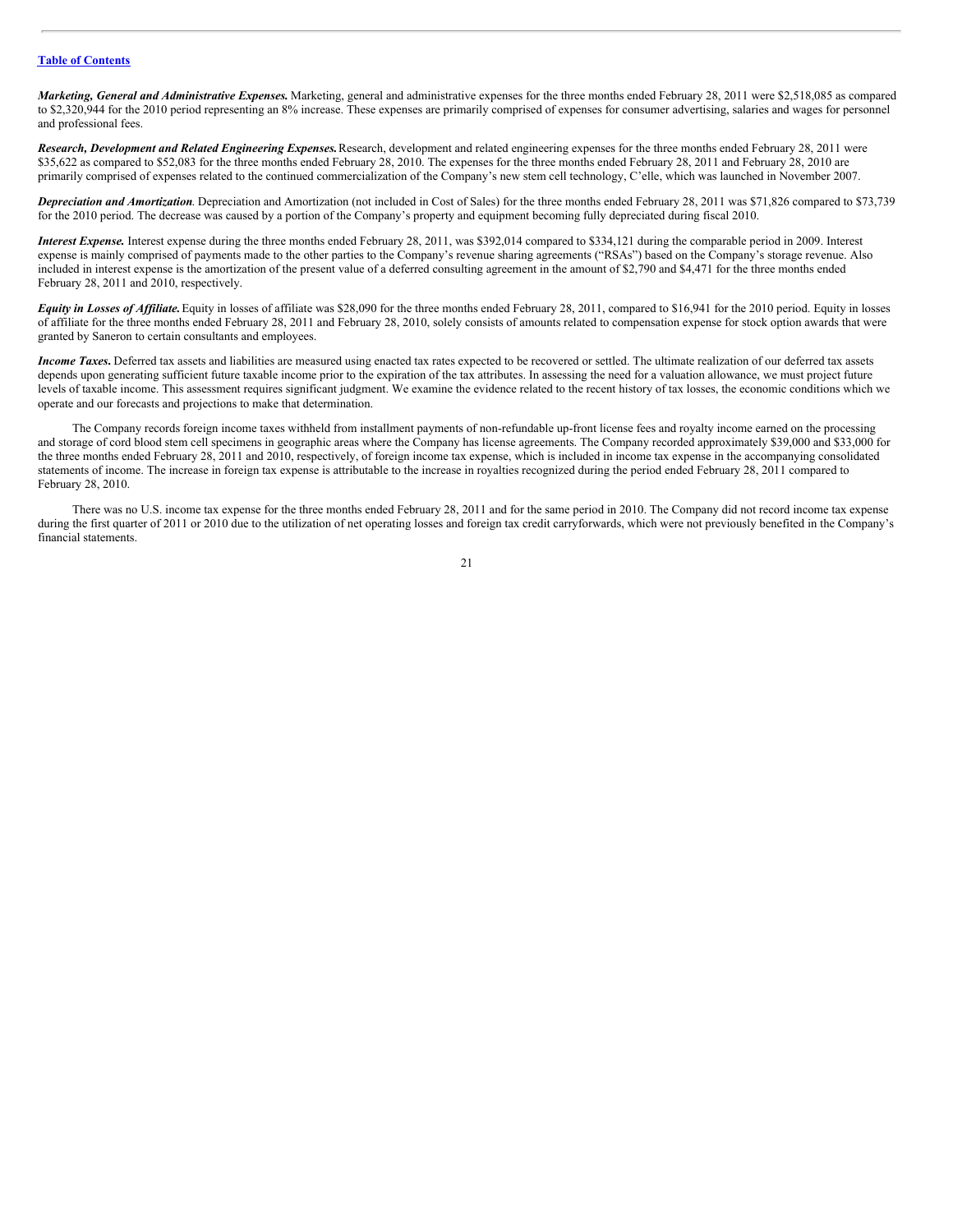#### **Liquidity and Capital Resources**

Through February 28, 2011, the Company's principal source of cash has been from sales of its U-Cord program to customers, the sale of license agreements and ®proceeds from licensees. Currently, the Company's cash flow is derived primarily from sales relating to its storage services, including the initial fee and ongoing storage fees, as well as licensee income. The Company does not expect a change in its principal source of cash flow.

At February 28, 2011, the Company had cash and cash equivalents of \$8,377,759 as compared to \$8,369,537 at November 30, 2010. The increase in cash and cash equivalents during the three months ended February 28, 2011 was primarily attributable to the following:

Net cash provided by operating activities for the three months ended February 28, 2011 was \$237,758, which was primarily attributable to the Company's net income.

Net cash used in operating activities for the three months ended February 28, 2010 was \$62,063, which was primarily attributable to the \$100,000 payment to MOSI for the sponsorship of a stem cell exhibit in "The Amazing You" exhibition in Tampa, Florida.

Net cash used in investing activities for the three months ended February 28, 2011 was \$229,536, which was primarily attributable to the purchase of property and equipment and the investment in patents and trademarks.

Net cash used in investing activities for the three months ended February 28, 2010 was \$222,543, which was primarily attributable to the purchase of marketable securities.

There was no cash provided by or used in financing activities during the first three months of fiscal 2011 and 2010.

The Company does not have a line of credit.

The Company anticipates making non-discretionary capital expenditures of approximately \$750,000 over the next twelve months. The Company anticipates funding future property and equipment purchases with cash-on-hand and cash flows from future operations.

The Company anticipates that its cash and cash equivalents, marketable securities and cash flows from future operations will be sufficient to fund its known cash needs for at least the next 12 months. Cash flows from operations will depend primarily upon increasing revenues from sales of its umbilical cord blood cellular storage services and the Célle service, and controlling expenses. If expected increases in revenues are not realized, or if expenses are higher than anticipated, the Company may be required to reduce or defer cash expenditures or otherwise manage its cash resources during the next 12 months so that they are sufficient to meet the Company's cash needs for that period. In addition, the Company may consider seeking equity or debt financing if deemed appropriate for its plan of operations, and if such financing can be obtained on acceptable terms. There is no assurance that the reductions in expenditures, if necessary, will not have an adverse effect on the Company's business operations, including sales activities and the development of new services and technology.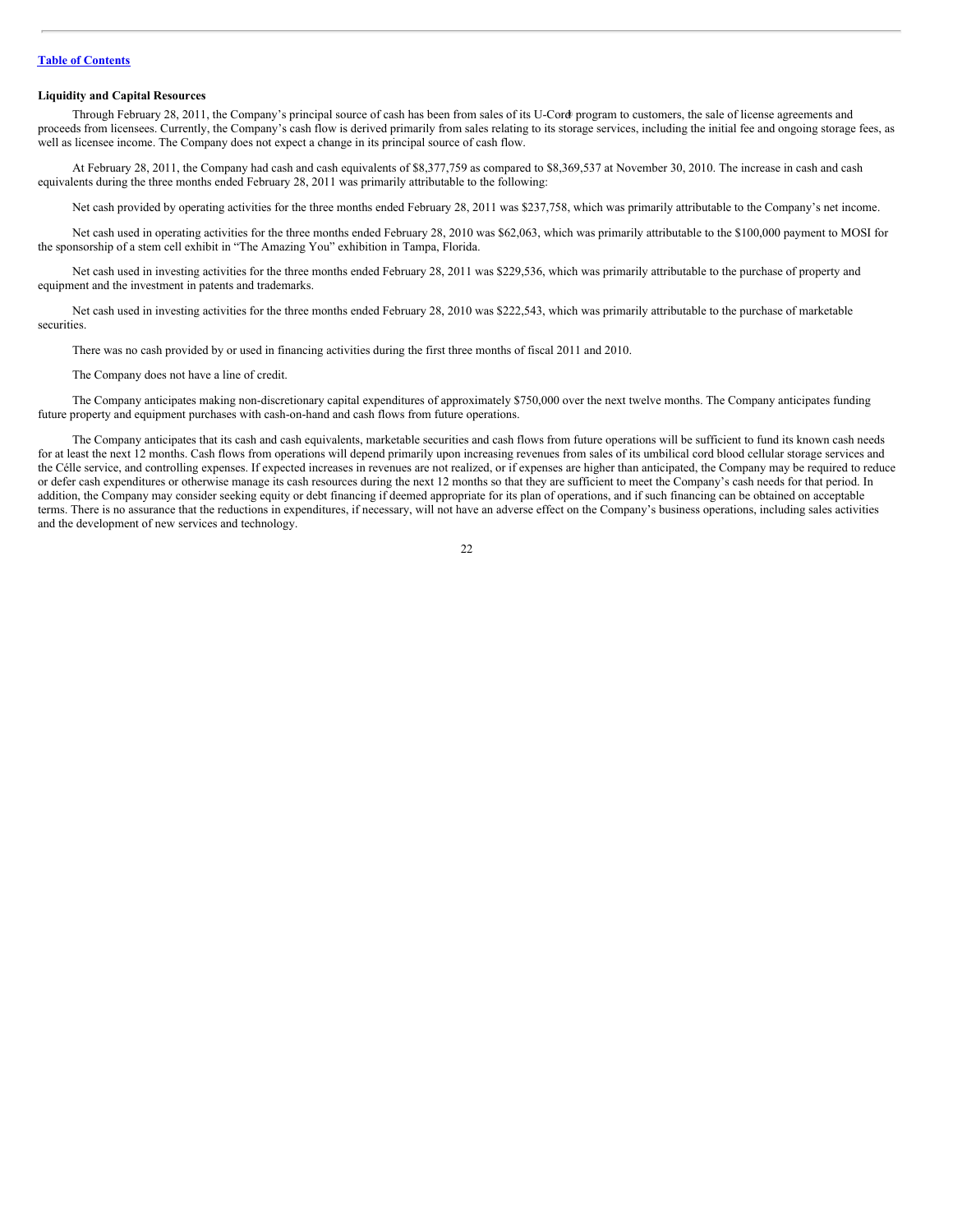# **Critical Accounting Policies**

The preparation of consolidated financial statements and related disclosures in conformity with accounting principles generally accepted in the United States requires estimates and assumptions that affect the reported amounts of assets and liabilities, revenues and expenses and related disclosures of contingent assets and liabilities in the consolidated financial statements and accompanying notes. The SEC has defined a company's critical accounting policies as the ones that are most important to the portrayal of the company's financial condition and results of operations, and which require the company to make its most difficult and subjective judgments, often as a result of the need to make estimates of matters that are inherently uncertain. The Company believes that its estimates and assumptions are reasonable under the circumstances; however, actual results may vary from these estimates and assumptions. We have identified the following critical accounting policies that affect the more significant judgments and estimates used in the preparation of the consolidated financial statements.

#### **Retrospective Adoption of New Accounting Principle**

In October 2009, the Financial Accounting Standards Board ("FASB") issued an Accounting Standard Update ("ASU"), which addresses the accounting for multiple deliverable arrangements to enable vendors to account for products or services separately rather than as a combined unit and modified the manner in which the transaction consideration is allocated across the separately identified deliverables. The new accounting standard permits prospective or retrospective adoption, and the Company elected retrospective adoption during the first quarter of 2011.

Under the historical accounting principle, the Company would have used the residual method to allocate revenue between processing and storage since (a) each of the products has value to the customer on a standalone basis and (b) vendor-specific objective evidence of fair value ("VSOE") existed for the undelivered service, storage, and (c) there is no general right of return to consider. As a result, the Company was permitted to allocate the initial sales discounts given to clients upon processing a specimen entirely to the processing fee.

The new accounting principle requires the Company to establish a hierarchy to determine the selling price to be used for allocating revenue to deliverables as follows: (i) VSOE, (ii) third-party evidence of selling price ("TPE"), and (iii) best estimate of the selling price ("ESP"). VSOE generally exists only when the Company sells the deliverable separately and is the price actually charged by the Company for that deliverable. The new accounting principle also requires that any discounts given to the customer, be recognized by applying the relative selling price method whereby after the Company determines the selling price to be allocated to each deliverable (processing and storage), the sum of the prices of the deliverables is then compared to the arrangement consideration, and any difference is applied to the separate deliverables ratably.

The Company had the option of adopting the new accounting principle on a prospective or retrospective basis. Prospective adoption would have required the Company to apply the new accounting principle to sales beginning in fiscal year 2011 without reflecting the impact of the new accounting principle on sales made prior to December 1, 2010. The Company believes prospective adoption would have resulted in financial information that was not comparable between financial periods because of the significant amount of past discounts given; therefore, the Company elected retrospective adoption. Retrospective adoption required the Company to revise its previously issued financial statements as if the new accounting principle had always been applied. The Company believes retrospective adoption provides the most comparable and useful financial information for financial statement users, is more consistent with the information the Company's management uses to evaluate its business, and better reflects the underlying economic performance of the Company.

Note 1, "Basis of Presentation" under the subheadings "Retrospective Adoption of New Accounting Principle" and "Revenue Recognition for Arrangements with *Multiple Deliverables*" as well as Note 8, *"Retrospective Adoption of New Accounting Principle"* of this Form 10-Q provides additional information on the Company's change in accounting resulting from the adoption of the new accounting principle and the Company's revenue recognition accounting policy.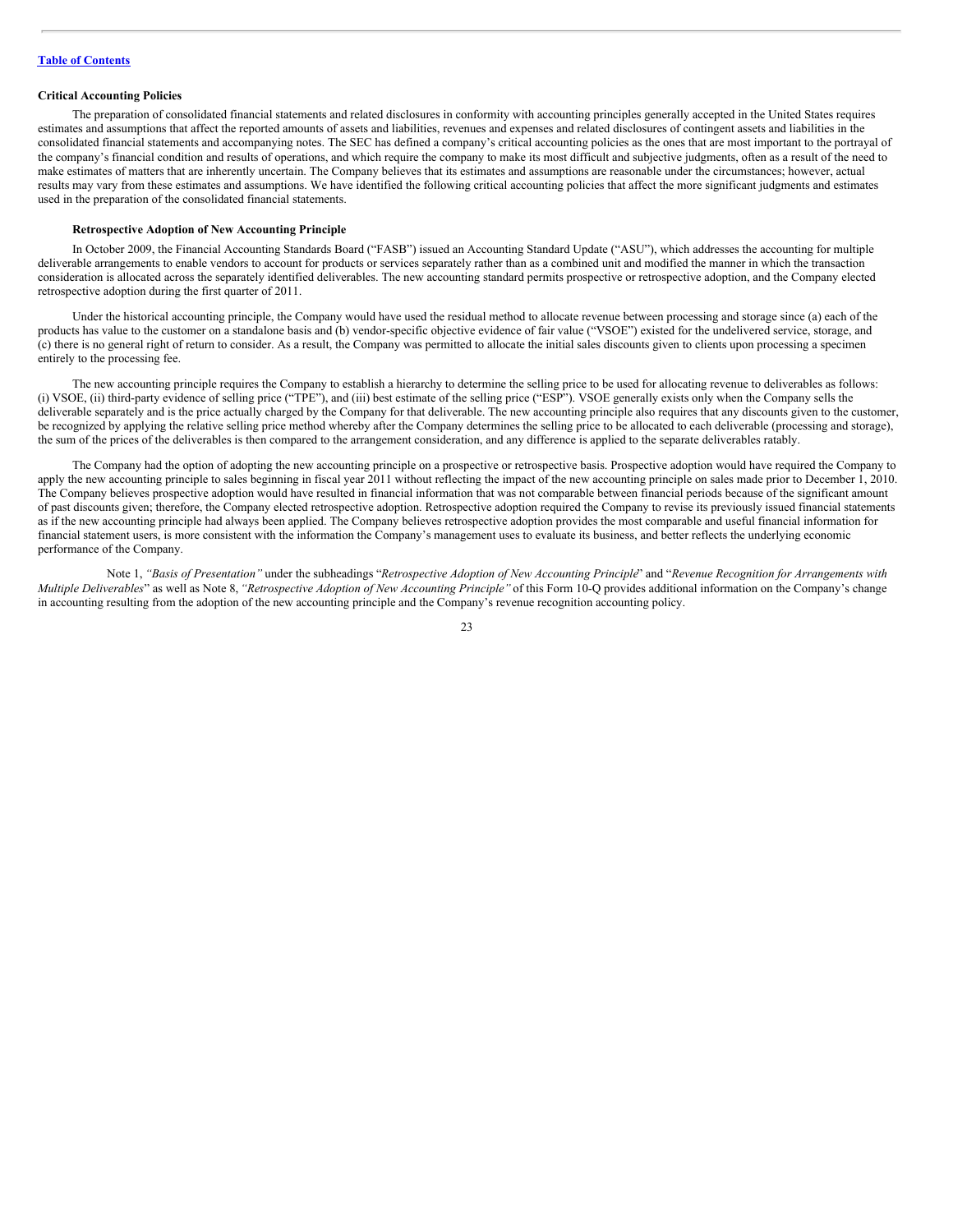# **Revenue Recognition**

#### *Revenue Recognition for Arrangements with Multiple Deliverables*

For multi-element arrangements, the Company allocates revenue to all deliverables based on their relative selling prices. In such circumstances, the new accounting principle establish a hierarchy to determine the selling price to be used for allocating revenue to deliverables as follows: (i) vendor-specific objective evidence of fair value ("VSOE"), (ii) third-party evidence of selling price ("TPE"), and (iii) best estimate of the selling price ("ESP"). VSOE generally exists only when the Company sells the deliverable separately and is the price actually charged by the Company for that deliverable.

The Company has identified two deliverables generally contained in the arrangements involving the sale of its U-Cord product. The first deliverable is the processing of a specimen. The second deliverable is either the annual storage of a specimen or the 21 year storage fee charged for a specimen. The Company has allocated revenue between these deliverables using the relative selling price method. The Company has VSOE for its annual storage fees as the Company renews storage fees annually with its customers on a standalone basis. Because the Company has neither VSOE nor TPE for the processing and 21 year storage deliverables, the allocation of revenue has been based on the Company's ESPs. Amounts allocated to processing a specimen are recognized at the time of sale. Amounts allocated to the storage of a specimen are recognized ratably over the contractual storage period. Any discounts given to the customer are recognized by applying the relative selling price method whereby after the Company determines the selling price to be allocated to each deliverable (processing and storage), the sum of the prices of the deliverables is then compared to the arrangement consideration, and any difference is applied to the separate deliverables ratably.

The Company's process for determining its ESP for deliverables without VSOE or TPE considers multiple factors that may vary depending upon the unique facts and circumstances related to each deliverable. Key factors considered by the Company in developing the ESPs for its processing and 21 year storage fee include the Company's historical pricing practices as well as expected profit margins.

The Company records revenue from processing and storage of specimens and pursuant to agreements with licensees. The Company recognizes revenue from processing fees upon completion of processing and recognizes storage fees ratably over the contractual storage period (1 or 21 years), as well as, licensee income from royalties paid by licensees related to storage contracts which the Company has under license agreements. Contracted storage periods can range from one to twenty-one years. Deferred revenue on the accompanying consolidated balance sheets includes the portion of the annual storage fee and the twenty-one year storage fee that is being recognized over the contractual storage period as well as royalties received from foreign licensees related to long-term storage contracts in which the Company has future obligations under the license agreement. The Company classifies deferred revenue as current if the Company expects to recognize the related revenue over the next 12 months.

#### **License and Royalty Agreements**

The Company has entered into licensing agreements with certain investors in various international markets in an attempt to capitalize on the Company's technology. The investors typically pay a licensing fee to receive Company marketing programs, technology and know-how in a selected area. The investor may be given a right to sell sublicense agreements as well. As part of the accounting for the up-front license revenue, revenue from the up-front license fee is recognized based on such factors as when the payment is due, collectability and when all material services or conditions relating to the sale have been substantially performed based on the terms of the agreement. The Company has twenty three active licensing agreements. The following areas each have one license agreement: Mexico, El Salvador, Guatemala, Ecuador, Panama, Honduras, China, Pakistan, Chile, Colombia, Peru, Bonaire, St. Maarten, Aruba and Suriname. The following areas each have two license agreements: Venezuela, India, Nicaragua, Curacao.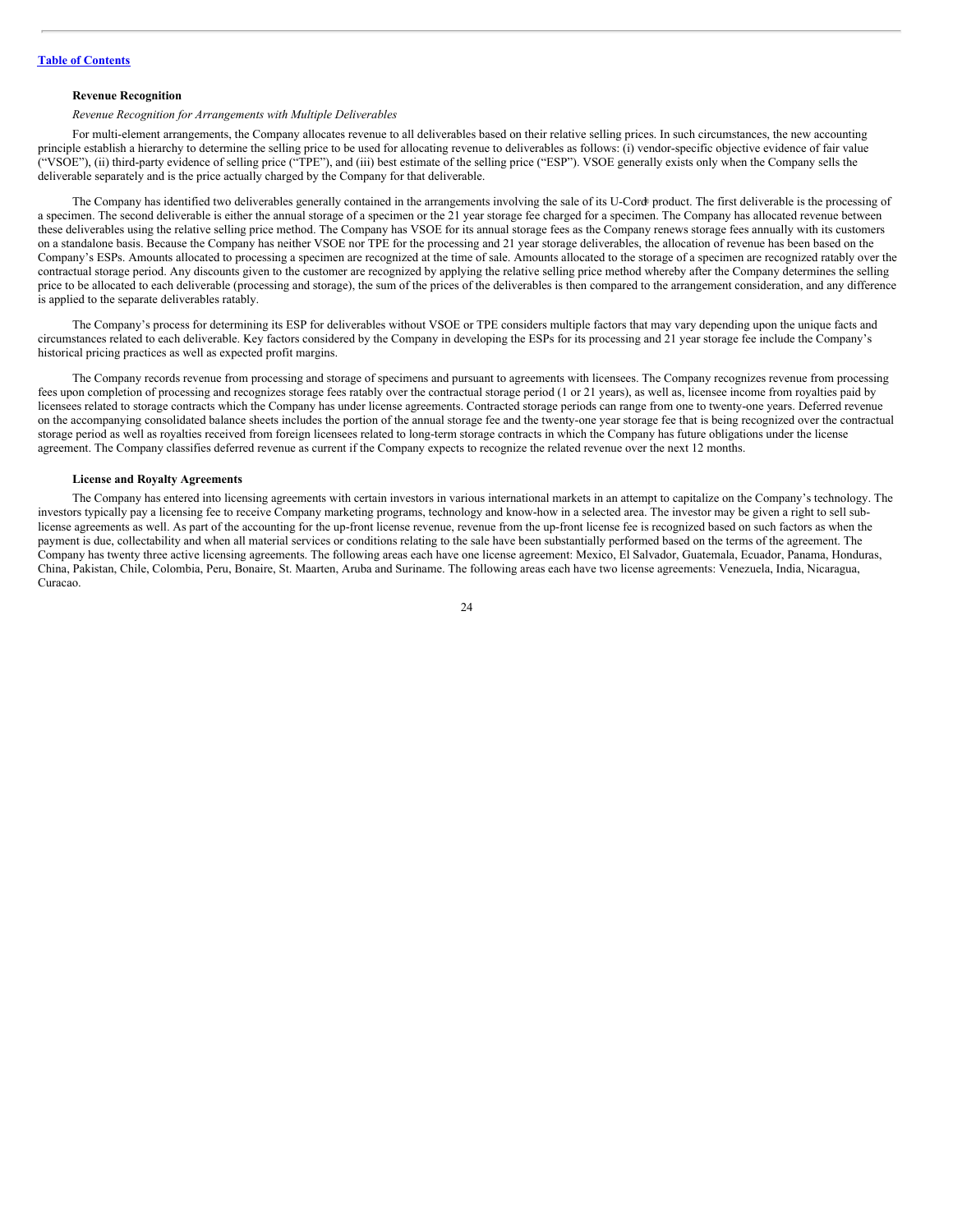In addition to the license fee, the Company earns royalties on subsequent processing and storage revenues received by the licensee in the selected area and a fee on any sub-license agreements that are sold by the licensee where applicable. The Company also processes and stores specimens sent directly from customers of sub-licensees in Mexico, Central America, Ecuador, Nicaragua, Pakistan and Venezuela. These fees are included in processing and storage fees revenue on the consolidated statements of income. As part of the accounting for royalty revenue, the Company uses estimates and judgments based on historical processing and storage volume in determining the timing and amount of royalty revenue to recognize. The Company periodically reviews license and royalty receivables for collectability and, if necessary, will record an expense for an allowance for uncollectible accounts. If the financial condition of the Company's sub-licensees were to deteriorate beyond the estimates, the Company may have to increase the allowance for doubtful accounts which could have a negative impact on earnings. If the licensee's customer base were to decrease, it would negatively impact the Company's ongoing license income.

#### **Accounts Receivable**

Accounts receivable consist of the amounts due from clients that have enrolled and processed in the U-Cord processing and storage program and amounts due from licensee affiliates and do not require collateral. Accounts receivable due from clients and license affiliates that store specimens at the Company's facility in Oldsmar, Florida are due within 30 days and are stated at amounts due from clients net of an allowance for doubtful accounts. Accounts outstanding longer than the contractual payment terms are considered past due. The Company determines its allowance by considering the length of time accounts receivable are past due, the Company's previous loss history, and the customer's and licensees' current ability to pay its obligations. Therefore, if the financial condition of the Company's clients were to deteriorate beyond the estimates, the Company may have to increase the allowance for doubtful accounts which could have a negative impact on earnings. The Company writes-off accounts receivable when they become uncollectible, and payments subsequently received on such receivables are credited to the allowance for doubtful accounts.

#### **Income Taxes**

Deferred income tax assets and liabilities are recognized for the estimated future tax consequences attributable to differences between financial statement carrying amounts of existing assets and liabilities and their respective tax bases. Deferred income tax assets and liabilities are measured using enacted tax rates expected to be recovered or settled. The Company has recorded a valuation allowance of \$7,018,000 and \$7,136,000 as of February 28, 2011 and November 30, 2010, respectively, as the Company does not believe it is "more likely than not" that the future income tax benefits will be realized. When the Company changes its determination as to the amount of deferred tax assets that can be realized, the valuation allowance is adjusted with a corresponding impact to income tax expense in the period in which such determination is made. The ultimate realization of the Company's deferred tax assets depends upon generating sufficient taxable income prior to the expiration of the tax attributes. In assessing the need for a valuation allowance, the Company projects future levels of taxable income. This assessment requires significant judgment. We examine the evidence related to the recent history of losses, the economic conditions in which we operate and our forecasts and projections to make that determination.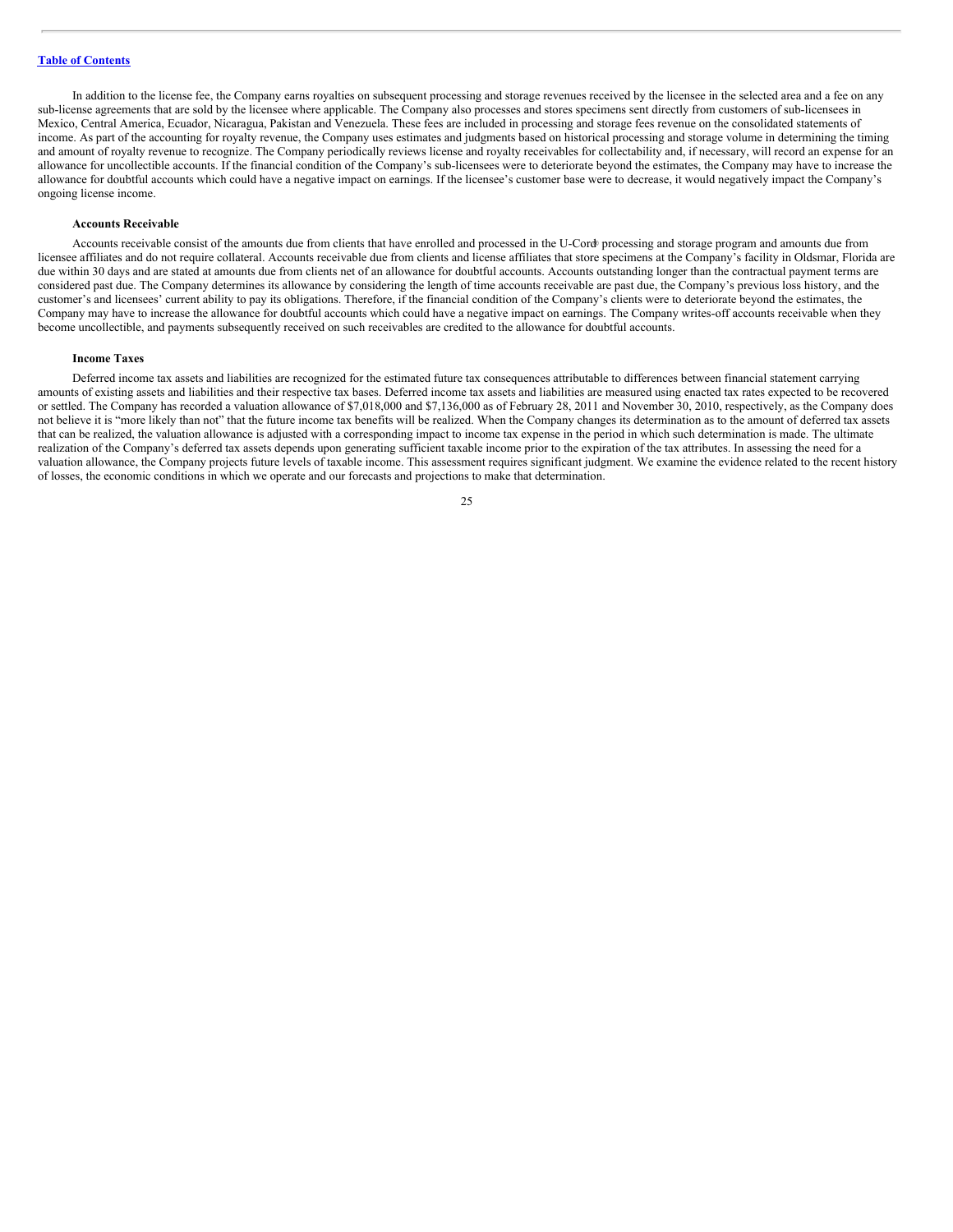The Company records foreign income taxes withheld from installment payments of non-refundable up-front license fees and royalty income earned on the processing and storage of cord blood stem cell specimens in geographic areas where the Company has license agreements.

#### **Investment in Saneron**

The Company made a significant investment in an entity that is involved in the area of stem cell research. The Company accounts for this investment under the equity method, and reviews annually to determine if an other than temporary impairment exists. The Company previously recorded equity in losses of affiliate until the investment balance was zero and only goodwill remained. The investment is reviewed annually to determine if an other than temporary impairment exists. The Company does not believe that an impairment exists as of February 28, 2011 and November 30, 2010. If actual future results are not consistent with the Company's assumptions and estimates, the Company may be required to record impairment charges in the future which could have a negative impact on earnings.

## **Patents and Trademarks**

The Company incurs certain legal and related costs in connection with patent and trademark applications. If a future economic benefit is anticipated from the resulting patent or trademark or an alternate future use is available to the Company, such costs are capitalized and amortized over the expected life of the patent or trademark. The Company's assessment of future economic benefit involves considerable management judgment. A different conclusion could result in the reduction of the carrying value of these assets.

#### **Revenue Sharing Agreements**

The Company has entered into Revenue Sharing Agreements ("RSAs") with various parties whereby these parties contracted with the Company for a percentage of future storage revenues the Company generates and collects from clients in specific geographical areas. The RSAs have no definitive term or termination provisions. The sharing applies to the storage fees for all specified specimens in the area up to the number covered in the contract. When the number of specimens is filled, any additional specimens stored in that area are not subject to revenue sharing. As there are empty spaces resulting from attrition, the Company agrees to fill them as soon as possible. The parties typically pay the Company a non-refundable up-front fee for the rights to these future payments. The Company recognized these non-refundable fees as a long-term liability. Given the criteria under which these RSAs are established, cash flows related to these contracts can fluctuate from period to period. All payments made to the other parties to the RSAs are recognized as interest expense. At such time as the total payments can be determined, the Company will commence amortizing these liabilities under the effective interest method. The Company does not intend to enter into additional RSAs.

#### **Off-Balance Sheet Arrangements**

The Company has no off-balance sheet arrangements that have or are reasonable likely to have a current or future effect on its financial condition, changes in financial condition, revenues or expenses, results of operations, liquidity, capital expenditures or capital resources that is material to investors.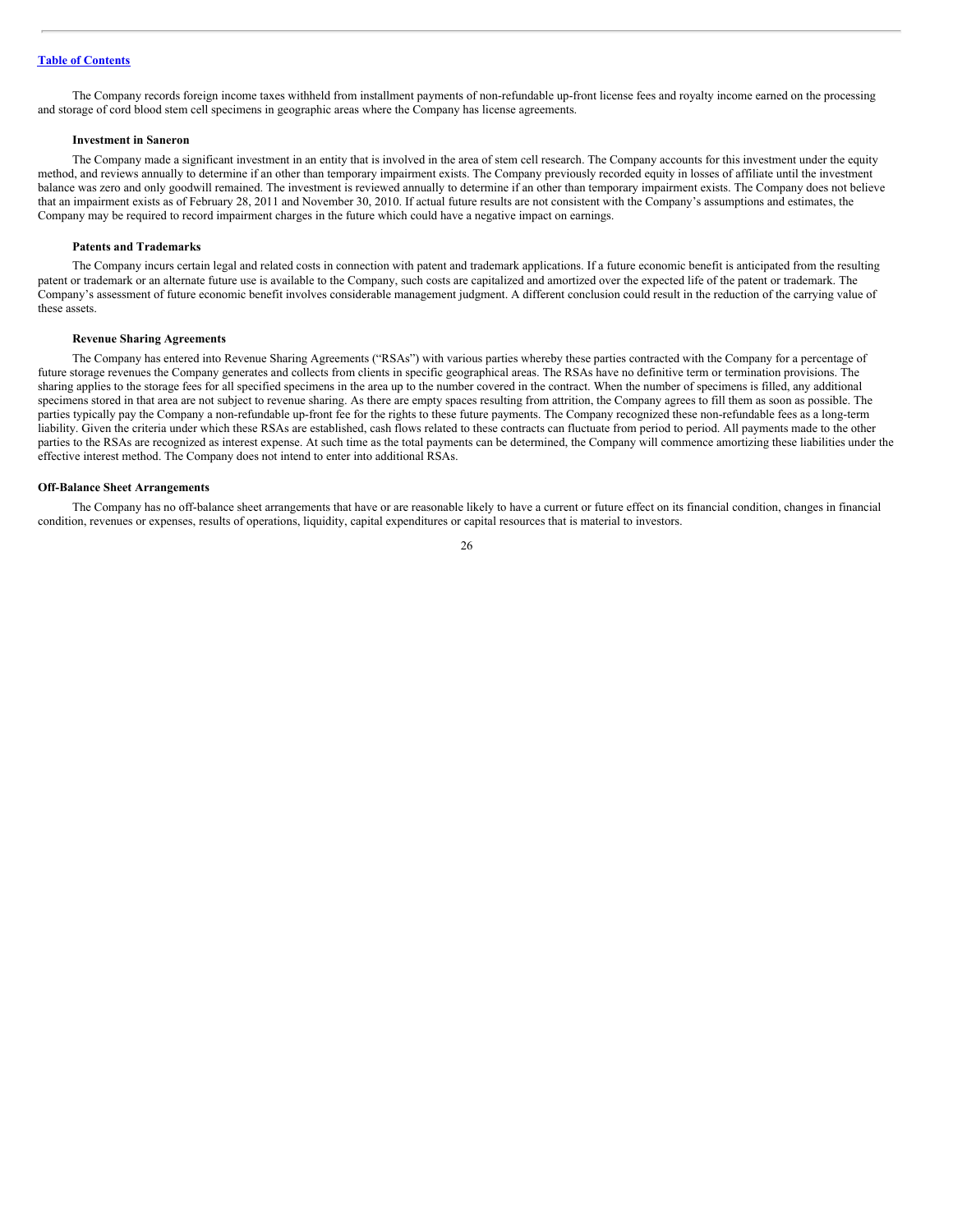# **Forward Looking Statements**

This Form 10-Q, press releases and certain information provided periodically in writing or orally by the Company's officers or its agents may contain statements which constitute "forward-looking statements" within the meaning of Section 27A of the Securities Act of 1933, as amended and Section 21E of the Securities Exchange Act of 1934, as amended. The terms "Cryo-Cell International, Inc.," "Cryo-Cell," "Company," "we," "our" and "us" refer to Cryo-Cell International, Inc. The words "expect," "anticipate", "believe," "goal," "strategy", "plan," "intend," "estimate" and similar expressions and variations thereof, if used, are intended to specifically identify forward-looking statements. Those statements appear in a number of places in this Form 10-Q and in other places, and include statements regarding the intent, belief or current expectations of the Company, its directors or its officers with respect to, among other things:

- (i) our future performance and operating results;
- (ii) our future operating plans;
- (iii) our liquidity and capital resources; and
- (iv) our financial condition, accounting policies and management judgments.

Investors and prospective investors are cautioned that any such forward-looking statements are not guarantees of future performance and involve risks and uncertainties, and that actual results may differ materially from those projected in the forward-looking statements as a result of various factors. The factors that might cause such differences include, among others, the risk factors set forth in Part I, "Item 1A. Risk Factors" of our most recent Annual Report on Form 10-K and the following:

- (i) any adverse effect or limitations caused by recent increases in government regulation of stem cell storage facilities;
- (ii) any increased competition in our business including increasing competition from public cord blood banks particularly in overseas markets but also in the U.S.;
- (iii) any decrease or slowdown in the number of people seeking to store umbilical cord blood stem cells or decrease in the number of people paying annual storage fees;
- (iv) market acceptance of our Célle<sup>6M</sup> service will require publication of scientific studies, consumer awareness, and the development of new therapies from the Célle<sup>SM</sup> technology, none of which are certain;
- (v) any new services relating to other types of stem cells that have not yet been offered commercially, and there is no assurance that other stem cell services will be launched or will gain market acceptance;
- (vi) any adverse impacts on revenue or operating margins due to the costs associated with increased growth in our business, including the possibility of unanticipated costs relating to the operation of our facility and costs relating to the commercial launch of the placental stem cell service offering or any other new types of stem cells;
- (vii) any unique risks posed by our international activities, including but not limited to local business laws or practices that diminish our affiliates' ability to effectively compete in their local markets;
- (viii) any technological or medical breakthroughs that would render our business of stem cell preservation obsolete;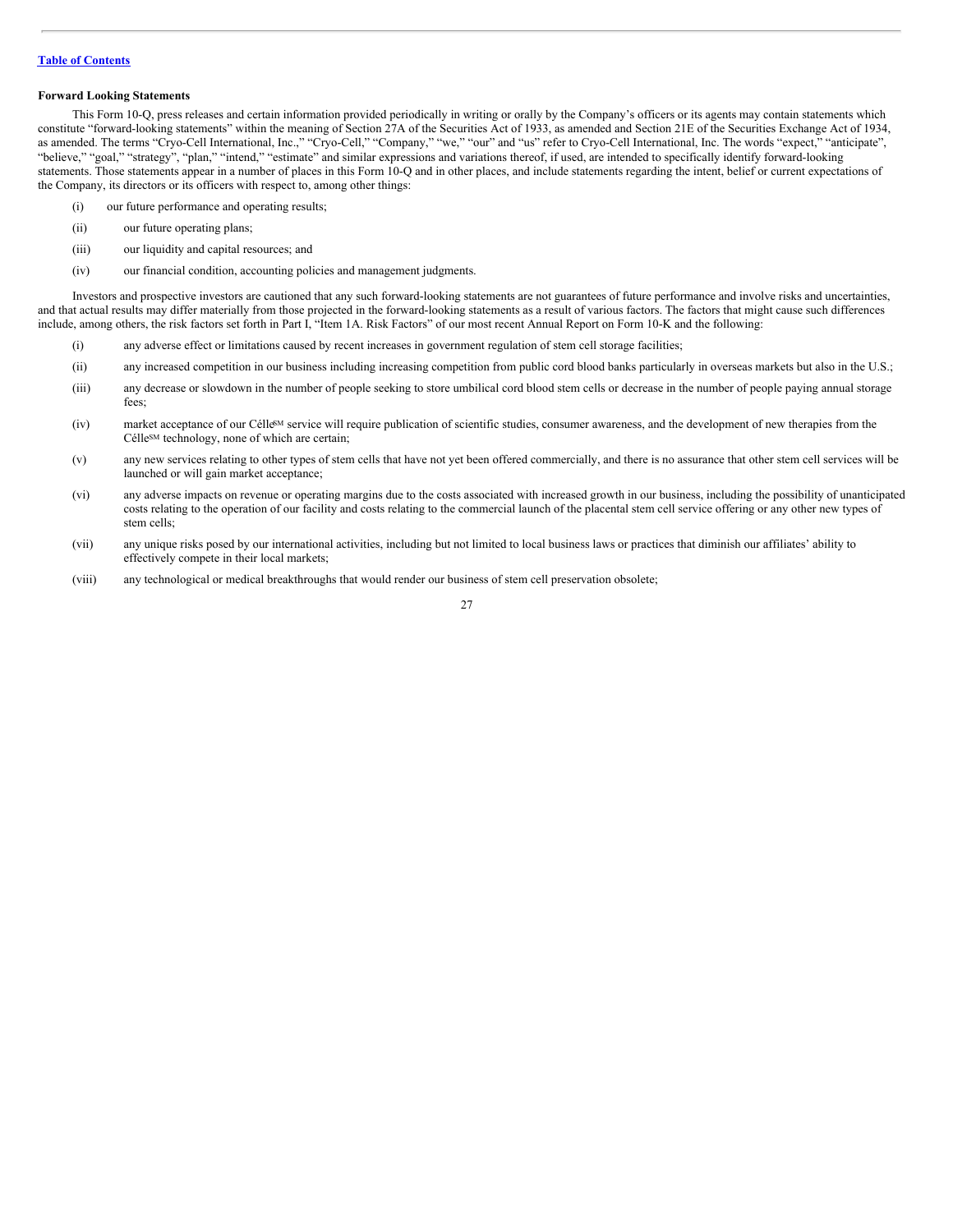- (ix) any material failure or malfunction in our storage facilities; or any natural disaster or act of terrorism that adversely affects stored specimens;
- (x) any adverse results to our prospects, financial condition or reputation arising from any material failure or compromise of our information systems;
- (xi) the costs associated with defending or prosecuting litigation matters, particularly including litigation related to intellectual property, and any material adverse result from such matters;
- (xii) any negative consequences resulting from deriving, shipping and storing specimens at a second location;
- (xiii) current market, business and economic conditions in general and in our industry in particular;
- (xiv) the success of our licensing agreements and their ability to provide us with royalty fees;
- (xv) any difficulties and increased expense in enforcing our international licensing agreements;
- (xvi) any adverse performance by or relations with any of our licensees;
- (xvii) any inability to enter into new licensing arrangements including arrangements with non-refundable upfront fees;
- (xviii) any inability to realize cost savings as a result of recent acquisitions;
- (xix) any inability to realize a return on an investment ;
- (xx) any increased U.S. income tax expense as a result of inability to utilize or exhaustion of net operating losses;
- (xxi) any adverse impact on our revenues as a result of greater emphasis in the future on the promotion of our Céll<sup>eM</sup> service and any shifting of our marketing dollars towards our Célle<sup>SM</sup> service;
- (xxii) any adverse impact on our revenues and operating margins as a result of discounting of our services in order to generate new business in tough economic times where consumers are selective with discretionary spending;
- (xxiii) the success of our global expansion initiatives;
- (xxiv) our actual future ownership stake in future therapies emerging from our collaborative research partnerships;
- (xxv) the ability of our Cryology Reproductive Tissue Storage<sup>≤M</sup> services to generate new revenues;
- (xxvi) our ability to minimize our future costs related to R&D initiatives and collaborations and the success of such initiatives and collaborations;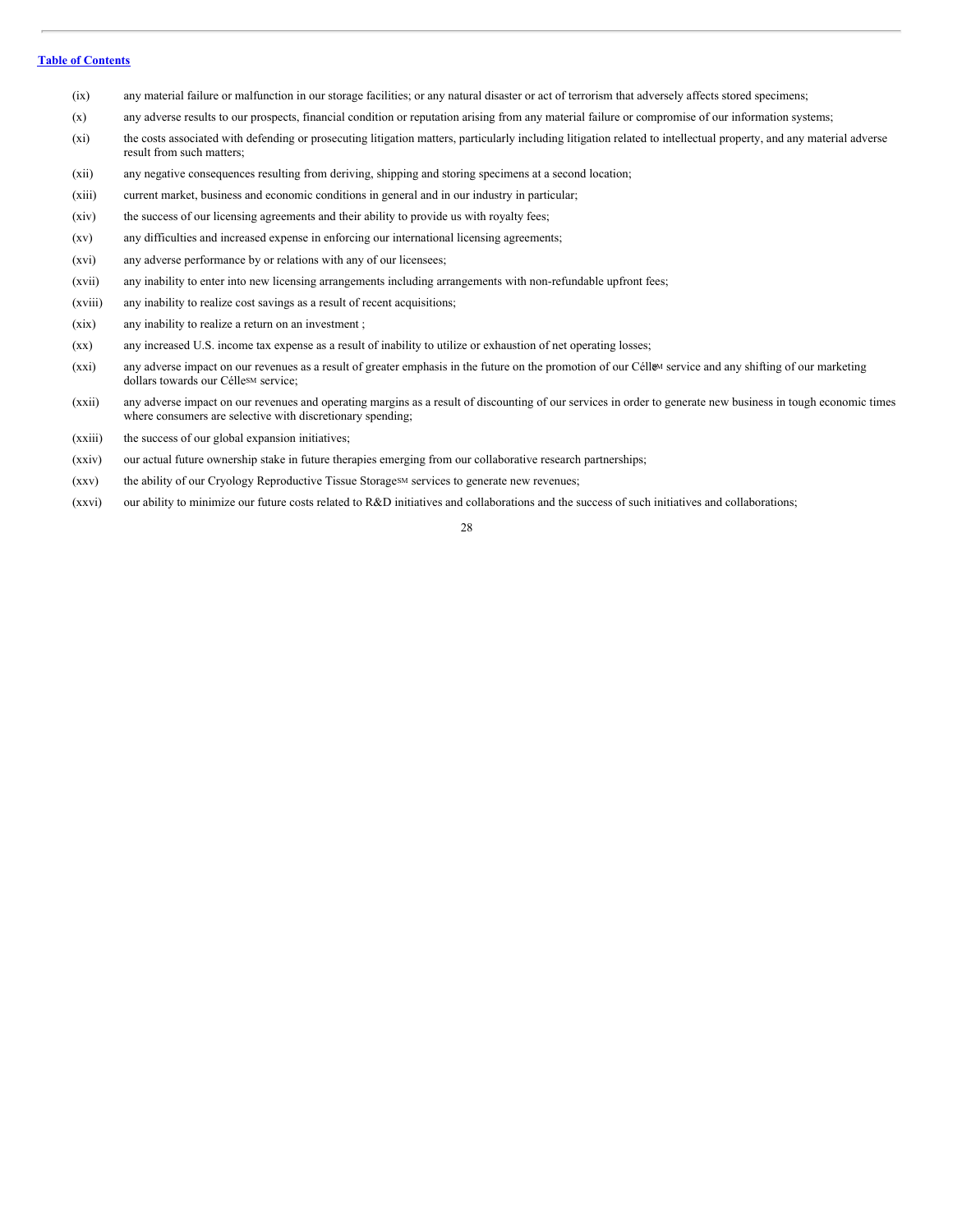- (xxvii) any inability to successfully identify and consummate strategic acquisitions;
- (xxviii) any inability to realize benefits from any strategic acquisitions; and
- (xxix) other factors many of which are beyond our control.

We undertake no obligation to publicly update or revise the forward-looking statements made in this Form 10-Q to reflect events or circumstances after the date of this Form 10-Q or to reflect the occurrence of unanticipated events.

Readers are cautioned not to place undue reliance on these forward-looking statements, which reflect management's analysis only as of the date hereof. Cryo-Cell International, Inc. undertakes no obligation to publicly revise these forward-looking statements to reflect events or circumstances that arise after the date hereof. Readers should carefully review the risk factors described in other documents the Company files from time to time with the Securities and Exchange Commission, including the Annual Report on Form 10-K filed by the Company and any Current Reports on Form 8-K filed by the Company

#### <span id="page-28-0"></span>**Item 3. Quantitative and Qualitative Disclosures About Market Risk.**

Not applicable.

## **Item 4. Controls and Procedures**

#### **Evaluation of Disclosure Controls and Procedures**

Based on their most recent review, as of the end of the period covered by this report, the Company's principal executive officer and principal financial officer have concluded that the Company's disclosure controls and procedures are effective to provide reasonable assurance that information required to be disclosed by the Company in the reports that it files or submits under the Securities Exchange Act of 1934, as amended, is accumulated and communicated to the Company's management, including its principal executive officer and principal financial officer, as appropriate to allow timely decisions regarding required disclosure and are effective to ensure that such information is recorded, processed, summarized and reported within the time periods specified in the SEC's rules and forms.

#### **Changes in Internal Control Over Financial Reporting**

There were no changes in the Company's internal controls over financial reporting during the quarter ended February 28, 2011 that have materially affected, or are reasonably likely to materially affect, the Company's internal control over financial reporting.

#### **Limitations on the Effectiveness of Controls**

Our management, including our CEO and CFO, does not expect that our disclosure controls and internal controls will prevent all error and all fraud. A control system, no matter how well conceived and operated, can provide only reasonable, not absolute, assurance that the objectives of the control system are met. Further, the design of a control system must reflect the fact that there are resource constraints, and the benefits of controls must be considered relative to their costs. Because of the inherent limitations in all control systems, no evaluation of controls can provide absolute assurance that all control issues and instances of fraud, if any, within the company have been detected. These inherent limitations include the realities that judgments in decision-making can be faulty, and that breakdowns can occur because of simple error or mistake. Additionally, controls can be circumvented by the individual acts of some persons, by collusion of two or more people, or by management or board override of the control.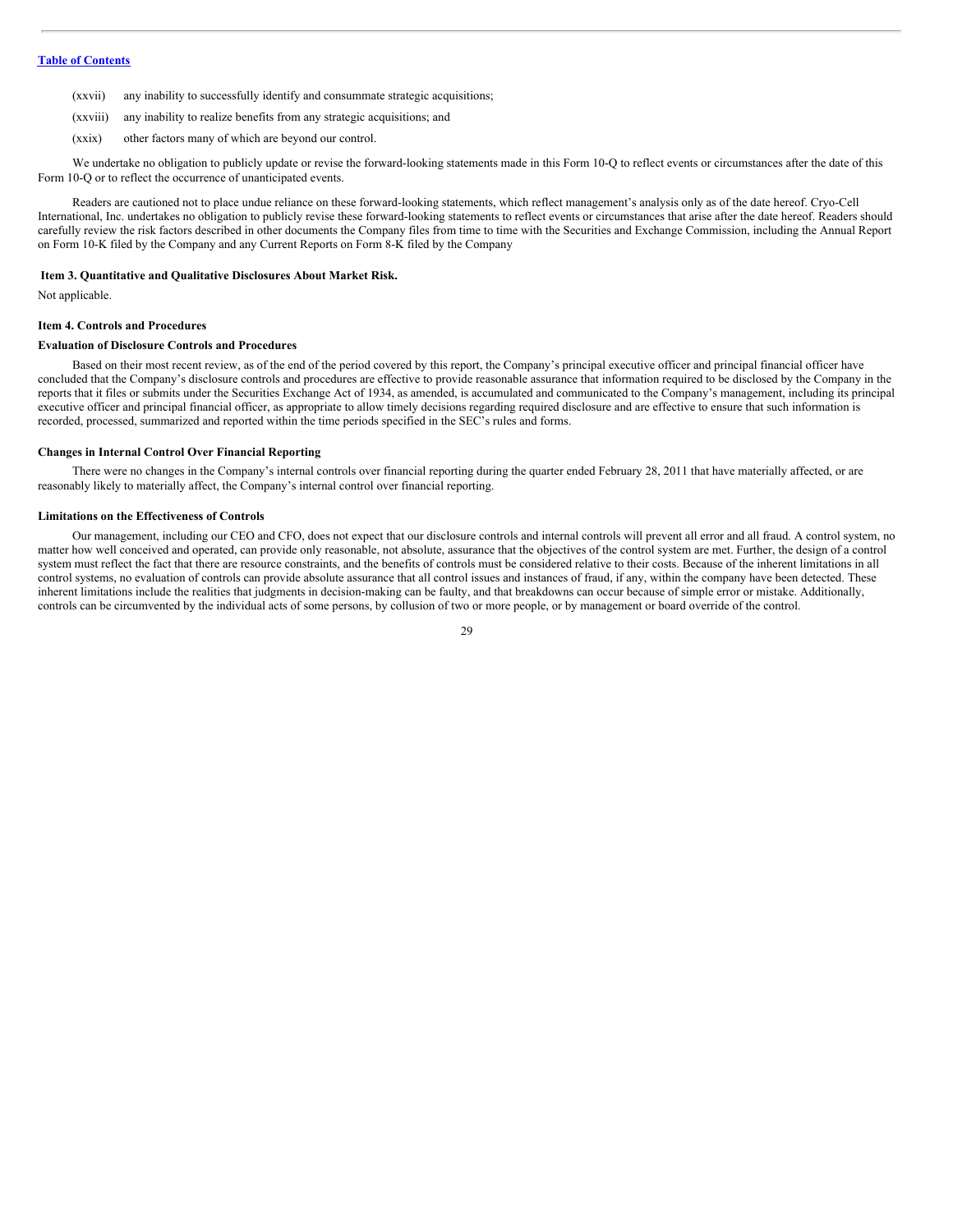The design of any system of controls also is based in part upon certain assumptions about the likelihood of future events, and there can be no assurance that any design will succeed in achieving its stated goals under all potential future conditions; over time, control may become inadequate because of changes in conditions, or the degree of compliance with the policies or procedures may deteriorate. Because of the inherent limitations in a cost-effective control system, misstatements due to error or fraud may occur and not be detected.

## **CEO and CFO Certifications**

Appearing as exhibits 31.1 and 31.2 to this report there are Certifications of the CEO and the CFO. The Certifications are required in accordance with Section 302 of the Sarbanes-Oxley Act of 2002 (the Section 302 Certifications). This Item of this report is the information concerning the evaluation referred to in the Section 302 Certifications and this information should be read in conjunction with the Section 302 Certifications for a more complete understanding of the topics presented.

# **PART II - OTHER INFORMATION**

#### <span id="page-29-0"></span>**ITEM 1. LEGAL PROCEEDINGS**

As the Company previously reported in its Annual Report on Form 10-K filed on February 28, 2011, on December 16, 2010, the Company filed an action in the Circuit Court in Pinellas County, Florida against Cord Blood America, Inc. ("CBAI") seeking an injunction against consummation of the proposed acquisition by CBAI of the assets of Cryo-Cell de Mexico, S.A. de C.V. ("CCMEX"), the Company's exclusive licensee in Mexico. The action is docketed at Civil No. 10-17412-CI-20. The Company believes that the proposed acquisition would violate its License Agreement with CCMEX. CBAI announced on December 8, 2010 that it had entered into a letter of intent for the proposed acquisition with CCMEX on December 3, 2010.

The Company also filed a motion for a temporary injunction. CBAI filed a motion to dismiss on the ground that CCMEX was an indispensable party to the action. After a hearing on January 14, 2011, the court granted the motion to dismiss, allowing the Company to join CCMEX to the action, and setting a hearing on February 25, 2011 on the Company's motion for an injunction. On January 20, 2011, the Company filed an amended complaint alleged tortious interference with a business relationship by CBAI, misappropriation of trade secrets and confidential information in violation of the Florida Uniform Trade Secrets Act by CBAI, dilution of trademark in violation of Florida Statute Section 495.151 by CBAI, common law unfair competition against CBAI, breach of license agreement by CCMEX and unfair and deceptive trade practices in violation of the Florida Unfair and Deceptive Trade Practices Act by CCMEX and CBAI. The amended complaint sought damages against CBAI and CCMEX and injunctive relief. After CCMEX was joined to the action, both defendants filed motions to dismiss, and the injunction hearing has been continued. On March 18, 2011, the court granted the motions to dismiss filed by CBAI and CCMEX. The Company is currently evaluating its legal alternatives and will continue to vigorously enforce its contractual rights.

In addition, from time to time the Company is subject to proceedings, lawsuits and other claims in the normal course of its business, The Company believes that the ultimate resolution of current matters should not have a material adverse effect on the Company's business, consolidated financial position or results of operations. It is possible, however, that there could be an unfavorable ultimate outcome for or resolution which could be material to the Company's results of operations for a particular quarterly reporting period. Litigation is inherently uncertain and there can be no assurance that the Company will prevail, nor can the Company reasonably estimate the amount of damages that the Company might incur if it does not prevail.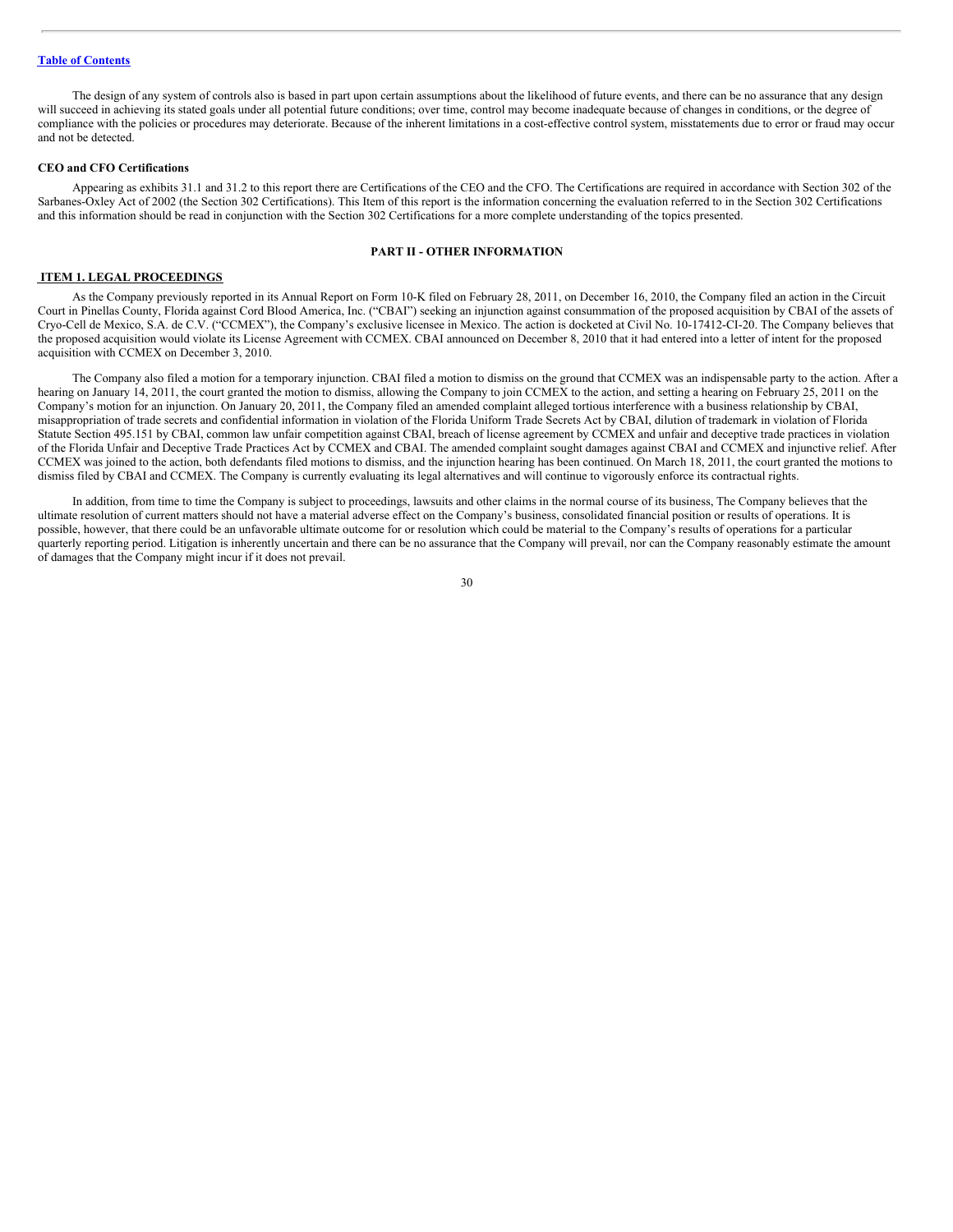# <span id="page-30-0"></span>**ITEM 1A. RISK FACTORS**

In addition to the other information set forth in this report, you should carefully consider the factors discussed in Part I, "Item 1A. Risk Factors" in our Annual Report on Form 10-K for the year ended November 30, 2010, which could materially affect our business, financial condition or future results. The risks described in our Annual Report on Form 10-K are not the only risks we face. Additional risks and uncertainties not currently known to us or that we currently deem to be immaterial also may materially adversely affect our business, financial condition and/or operating results.

# <span id="page-30-1"></span>**ITEM 2. UNREGISTERED SALES OF EQUITY SECURITIES AND USE OF PROCEEDS**

None.

# **ITEM 3. DEFAULTS UPON SENIOR SECURITIES**

None.

# <span id="page-30-2"></span>**ITEM 4. RESERVED**

# <span id="page-30-3"></span>**ITEM 5. OTHER INFORMATION**

None.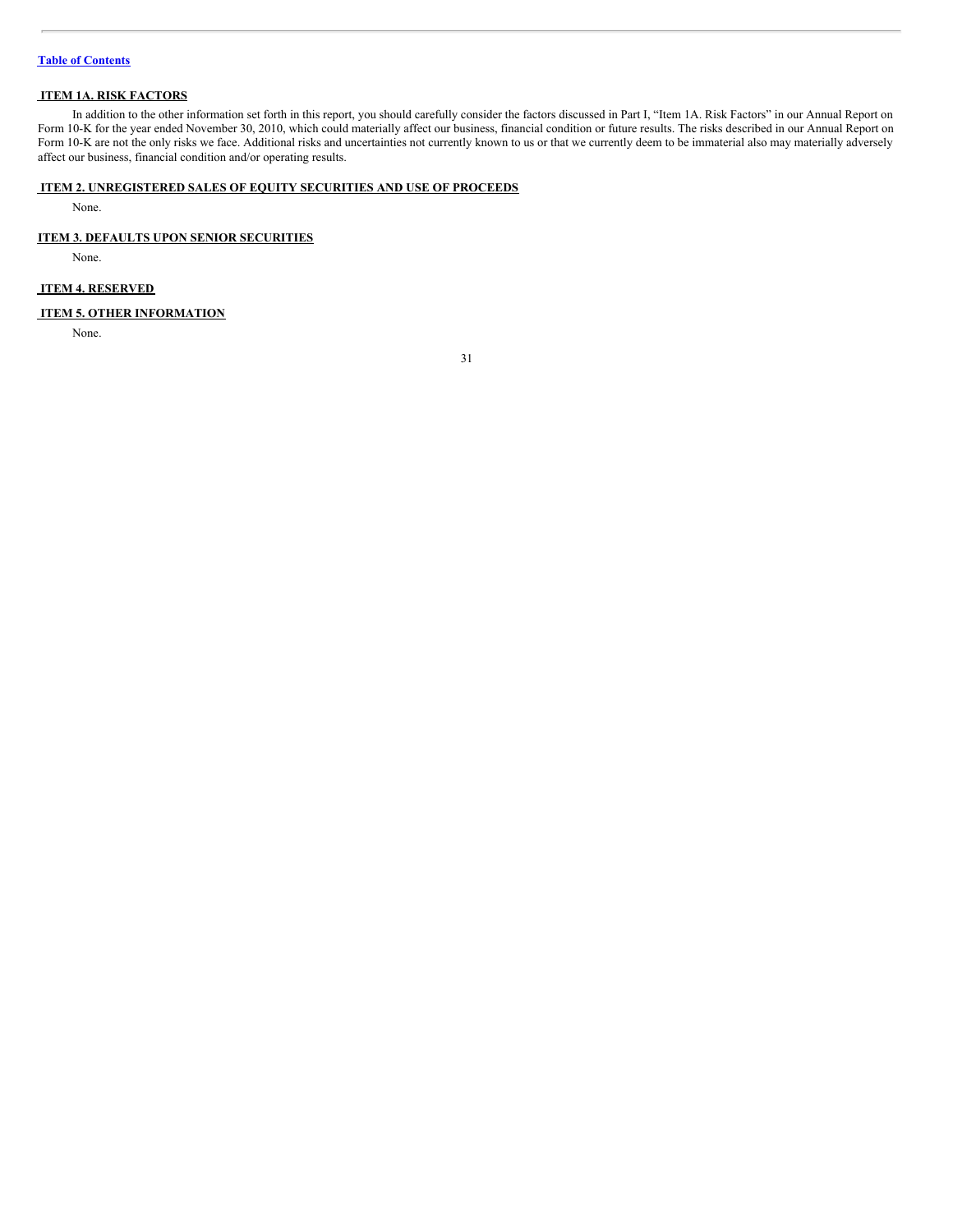# <span id="page-31-0"></span>**ITEM 6. EXHIBITS**

(a) Exhibits

- 31.1 Certification of CEO Pursuant to Section 302 of the Sarbanes-Oxley Act of 2002*(filed herewith).*
- 31.2 Certification of CFO Pursuant to Section 302 of the Sarbanes-Oxley Act of 2002*(filed herewith)*.
- 32 Certification Pursuant to 18 U.S.C. Section 1350, as Adopted Pursuant to Section 906 of the Sarbanes-Oxley Act of 2002.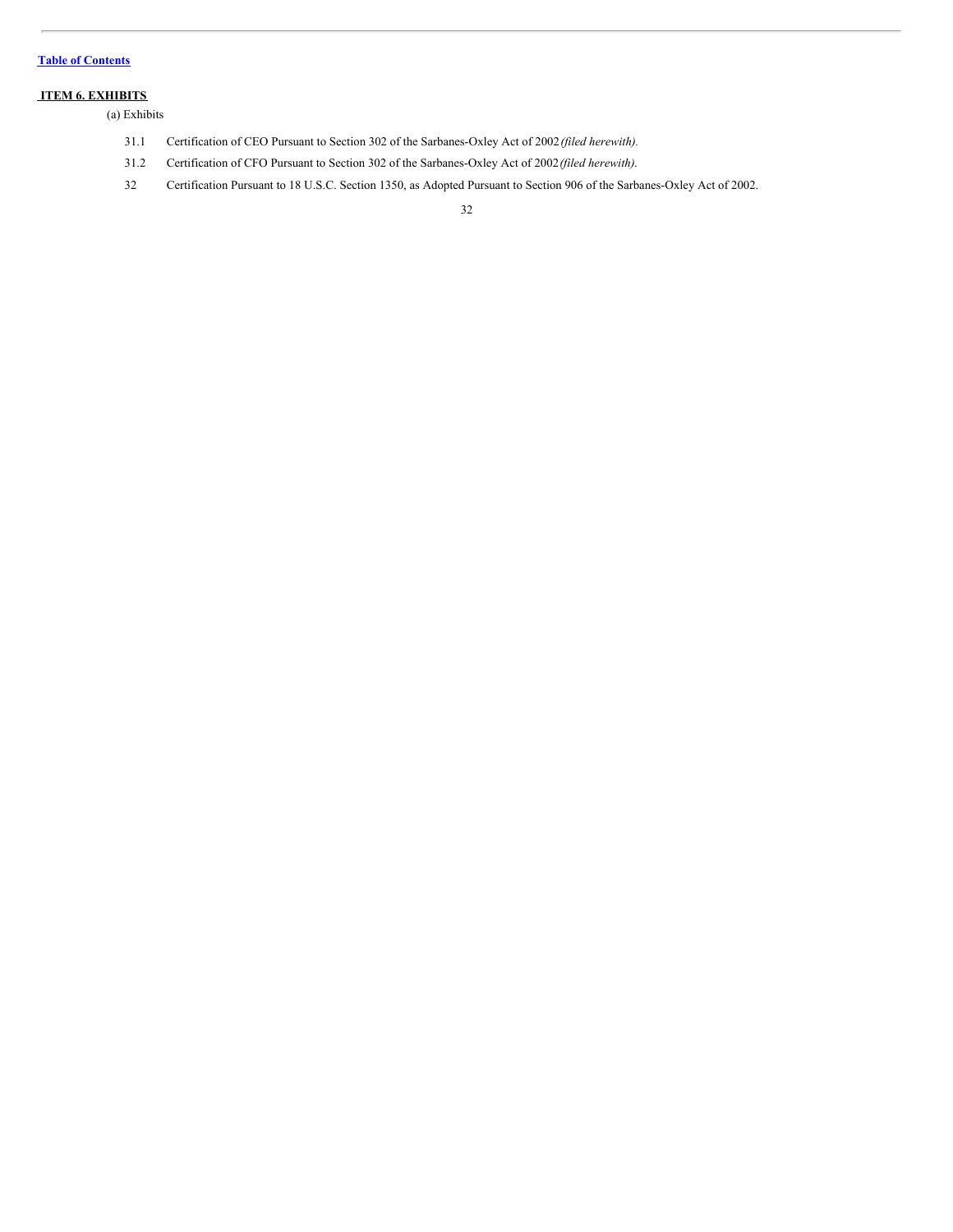# <span id="page-32-0"></span>**SIGNATURES**

In accordance with Section 13 or 15(d) of the Securities Exchange Act of 1934, the registrant has duly caused this report to be signed on its behalf by the undersigned thereunto duly authorized.

Cryo-Cell International, Inc.

/s/ MERCEDES WALTON

Mercedes Walton Chief Executive Officer

Cryo-Cell International, Inc.

/s/ JILL TAYMANS

Jill M. Taymans Vice President, Finance

Date: April 14, 2011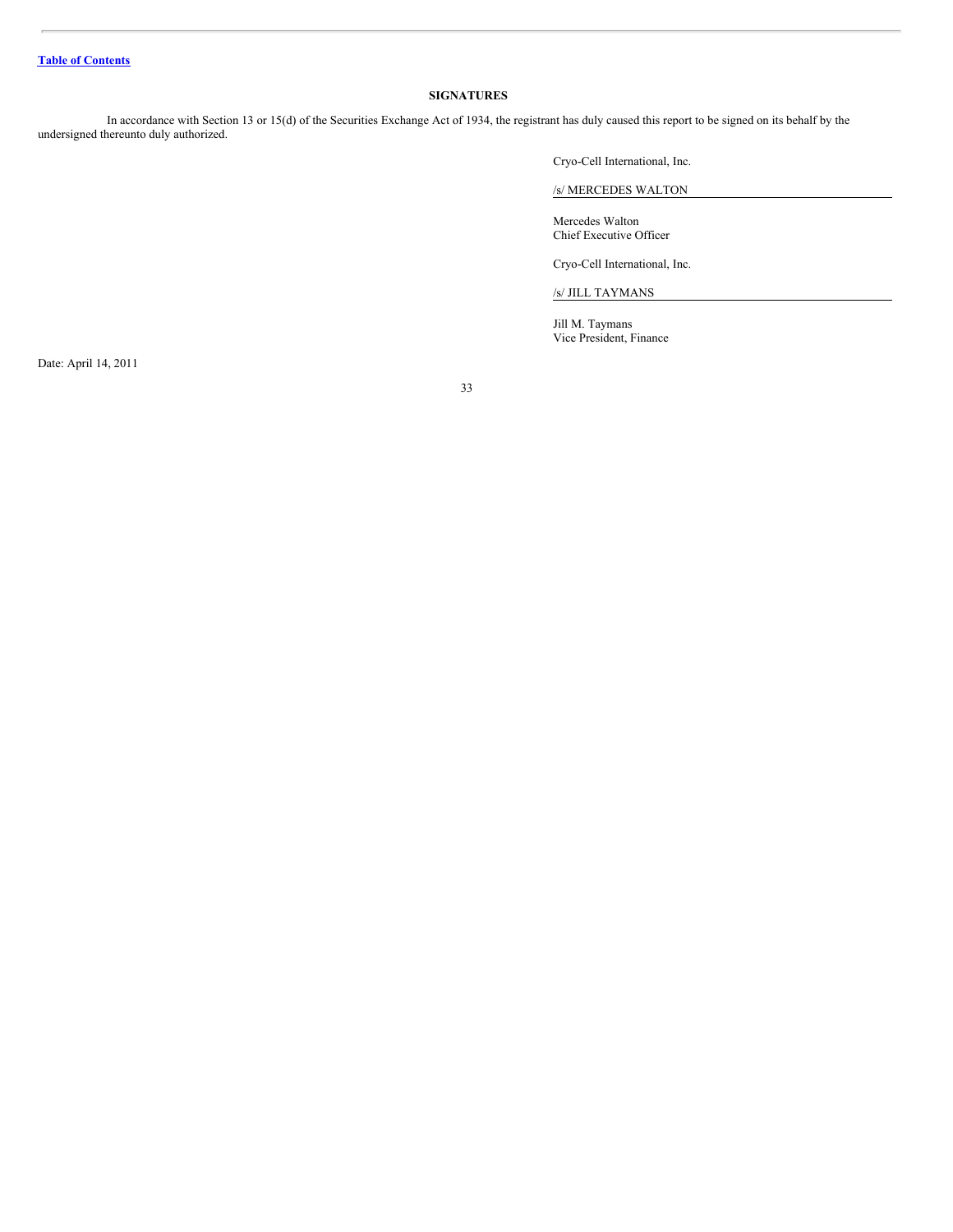#### CERTIFICATION OF CHIEF EXECUTIVE OFFICER

I, Mercedes Walton, certify that:

- 1. I have reviewed this quarterly report on Form 10-Q of Cryo-Cell International, Inc. (the "Registrant");
- 2. Based on my knowledge, this report does not contain any untrue statement of a material fact or omit to state a material fact necessary to make the statements made, in light of the circumstances under which such statements were made, not misleading with respect to the period covered by this report;
- 3. Based on my knowledge, the financial statements, and other financial information included in this report, fairly present in all material respects the financial condition, results of operations and cash flows of the registrant as of, and for, the periods presented in this report;
- 4. The Registrant's other certifying officer(s) and I are responsible for establishing and maintaining disclosure controls and procedures (as defined in Exchange Act Rules 13a-15(e) and 15d-15(e)) for the Registrant and have:
- (a) Designed such disclosure controls and procedures, or caused such disclosure controls and procedures to be designed under our supervision, to ensure that material information relating to the Registrant, including its consolidated subsidiaries, is made known to us by others within those entities, particularly during the period in which this quarterly report is being prepared;
- (b) Designed such internal control over financial reporting, or caused such internal control over financial reporting to be designed under our supervision, to provide reasonable assurance regarding the reliability of financial reporting and the preparation of financial statements for external purposes in accordance with generally accepted accounting principles;
- (c) Evaluated the effectiveness of the Registrant's disclosure controls and procedures and presented in this report our conclusions about the effectiveness of the disclosure controls and procedures, as of the end of the period covered by this report based on such evaluation; and
- (d) disclosed in this report any change in the Registrant's internal control over financial reporting that occurred during the Registrant's most recent fiscal quarter that has materially affected, or is reasonably likely to materially affect, the Registrant's internal control over financial reporting;
- 5. The Registrant's other certifying officer(s) and I have disclosed, based on our most recent evaluation of internal control over financial reporting, to the Registrant's auditors and the audit committee of the Registrant's board of directors (or persons performing the equivalent functions):
- (a) All significant deficiencies and material weaknesses in the design or operation of internal control over financial reporting which are reasonably likely to adversely affect the Registrant's ability to record, process, summarize and report financial information; and
- (b) Any fraud, whether or not material, that involves management or other employees who have a significant role in the Registrant's internal control over financial reporting.

Dated: April 14, 2011 /s/ Mercedes Walton

Mercedes Walton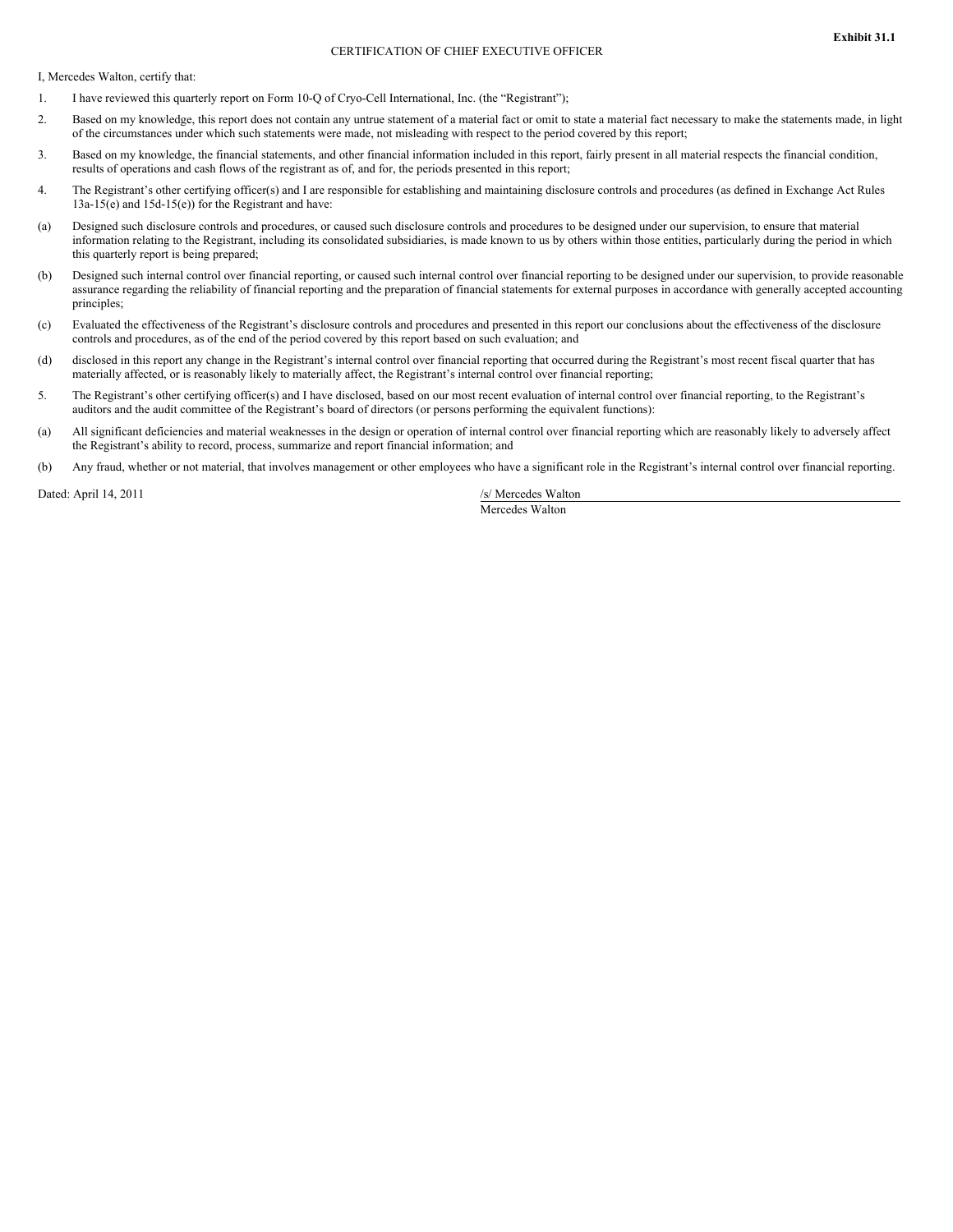# CERTIFICATION OF CHIEF FINANCIAL OFFICER

I, Jill M. Taymans, certify that:

- 1. I have reviewed this quarterly report on Form 10-Q of Cryo-Cell International, Inc. (the "Registrant");
- 2. Based on my knowledge, this report does not contain any untrue statement of a material fact or omit to state a material fact necessary to make the statements made, in light of the circumstances under which such statements were made, not misleading with respect to the period covered by this report;
- 3. Based on my knowledge, the financial statements, and other financial information included in this report, fairly present in all material respects the financial condition, results of operations and cash flows of the registrant as of, and for, the periods presented in this report;
- 4. The Registrant's other certifying officer(s) and I are responsible for establishing and maintaining disclosure controls and procedures (as defined in Exchange Act Rules 13a-15(e) and 15d-15(e)) for the Registrant and have:
- (a) Designed such disclosure controls and procedures, or caused such disclosure controls and procedures to be designed under our supervision, to ensure that material information relating to the Registrant, including its consolidated subsidiaries, is made known to us by others within those entities, particularly during the period in which this quarterly report is being prepared;
- (b) Designed such internal control over financial reporting, or caused such internal control over financial reporting to be designed under our supervision, to provide reasonable assurance regarding the reliability of financial reporting and the preparation of financial statements for external purposes in accordance with generally accepted accounting principles;
- (c) Evaluated the effectiveness of the Registrant's disclosure controls and procedures and presented in this report our conclusions about the effectiveness of the disclosure controls and procedures, as of the end of the period covered by this report based on such evaluation; and
- (d) disclosed in this report any change in the Registrant's internal control over financial reporting that occurred during the Registrant's most recent fiscal quarter that has materially affected, or is reasonably likely to materially affect, the Registrant's internal control over financial reporting;
- 5. The Registrant's other certifying officer(s) and I have disclosed, based on our most recent evaluation of internal control over financial reporting, to the Registrant's auditors and the audit committee of the Registrant's board of directors (or persons performing the equivalent functions):
- (a) All significant deficiencies and material weaknesses in the design or operation of internal control over financial reporting which are reasonably likely to adversely affect the Registrant's ability to record, process, summarize and report financial information; and
- (b) Any fraud, whether or not material, that involves management or other employees who have a significant role in the Registrant's internal control over financial reporting.

Dated: April 14, 2011 /s/ Jill M. Taymans

Jill M. Taymans